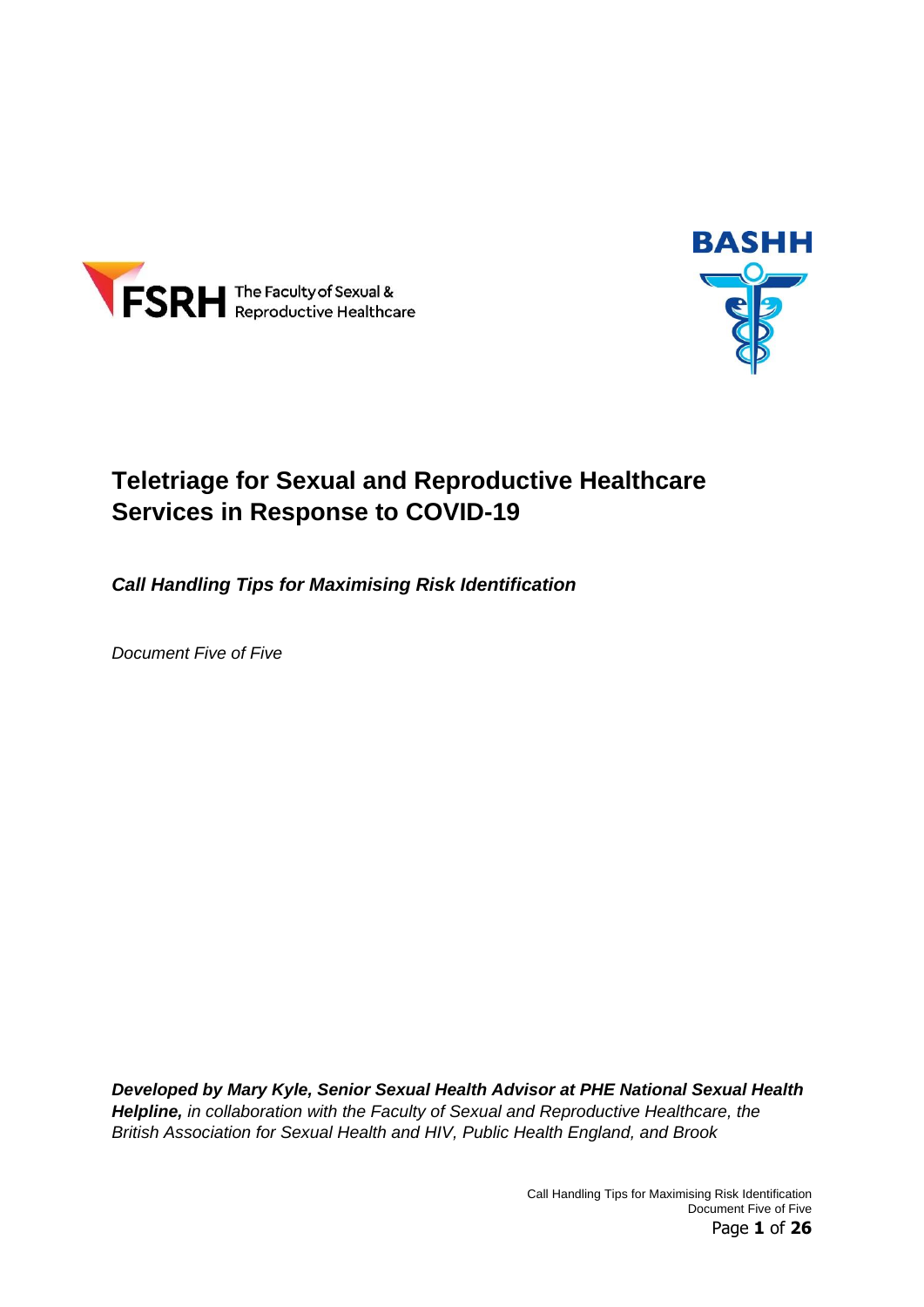



# **Contents**

| Example Call Flow: Keeping a Person-Centred Focus 7 |
|-----------------------------------------------------|
|                                                     |
|                                                     |
|                                                     |
| Case Study from National Sexual Health Helpline11   |
|                                                     |
| Maximising Engagement in Remote Consultations13     |
|                                                     |
|                                                     |
|                                                     |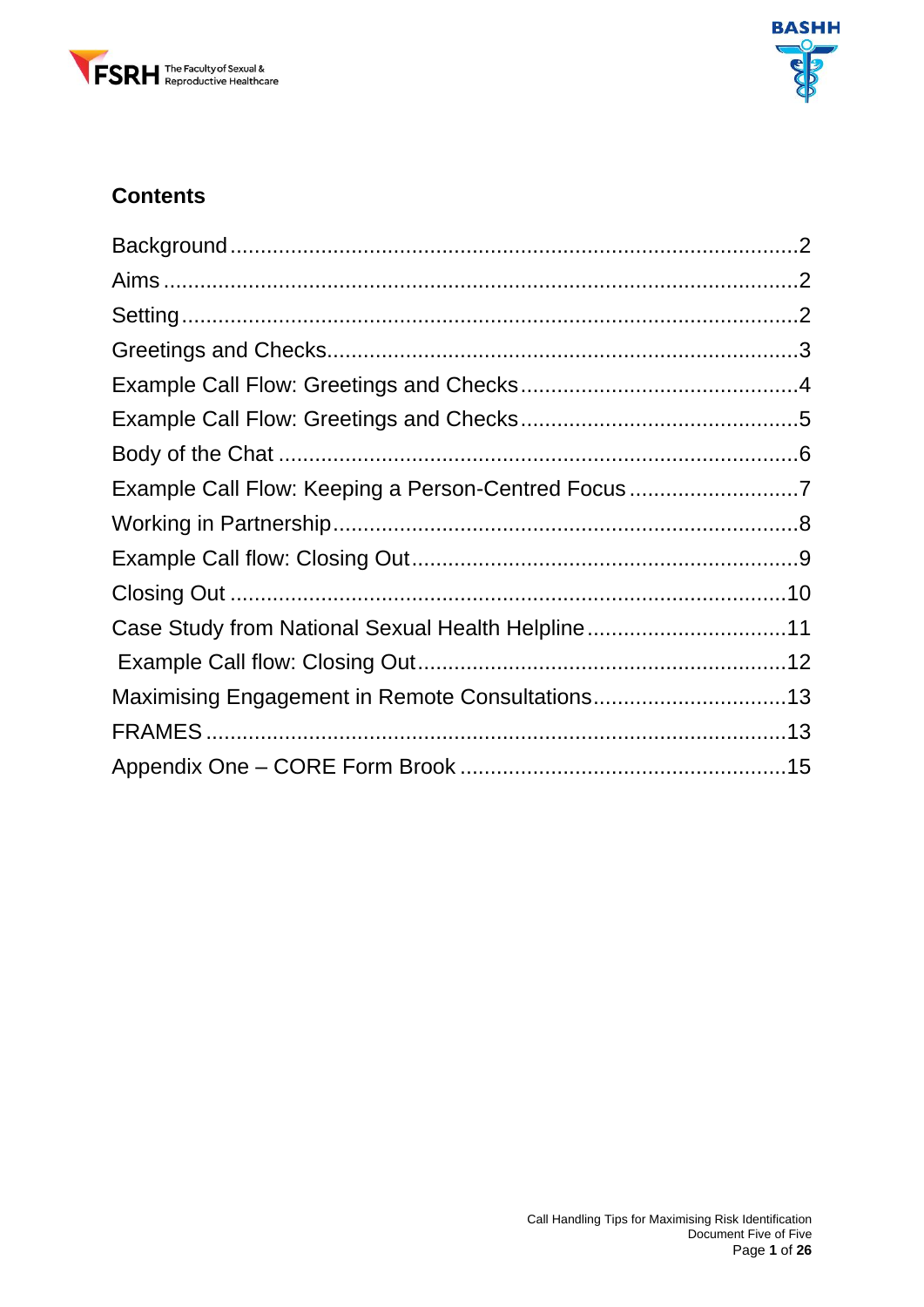



#### <span id="page-2-0"></span>**Background**

As a result of the COVID-19 outbreak, the provision of Sexual and Reproductive Healthcare (SRH) services has changed significantly. One of the most striking innovations that has taken place is the expansion of telehealth and telemedicine services. These changes have been regarded positively by service users and healthcare practitioners, and many elements are likely to be adopted in the long term. Going forward, it is important that these changes accommodate the needs of the population, particularly vulnerable individuals who may not have access to digital services.

This document is part five in a suite of five documents providing advice for teletriage for vulnerable groups. These documents provide tips for setting up or expanding telehealth / telemedicine SRH services, how best to mitigate risk, how to prioritise vulnerable groups, and when to escalate. In the context of these documents, telehealth refers to telephone contact, and telemedicine refers to end to end care, either via telephone or video conferencing.

These documents have been developed by Mary Kyle, Senior Sexual Health Advisor at PHE National Sexual Health Helpline, in collaboration with the Faculty of Sexual and Reproductive Healthcare (FSRH), the British Association for Sexual Health and HIV (BASHH), Public Health England (PHE), and Brook. They are not official guidance by these organisations, but rather aim to support services to deliver high-quality, safe SRH care remotely. They highlight lessons learned from the National Sexual Health Helpline and local service provision, which SRH services should consider to support the creation of a sustainable, resilient teletriage solution that can respond to local priorities.

This suite of documents is aimed at clinical leads, safeguarding leads and managers assessing the continued use of tele triage for SRH services. Their aim is to generate discussion among those responsible for managing workflow and staff training to consider issues such as designing algorithms for triage boundaries and skills gap analysis for their local service. This will ensure that vulnerable groups are prioritised, and will maximise opportunity to identify high risk and safeguarding issues. The final document in the series is aimed at healthcare practitioners, and provides tips for call flows.

#### <span id="page-2-1"></span>**Aims**

This document focuses on call flow requirements to maximise opportunities to discern those at most risk, through safeguarding identification. Each service will have differing requirements dependent on skill mix and previous digital experience. For most SRH clinical staff, existing skills with a framework for escalation will require minimum changes to practice. This document is designed for clinical leads, GPs and nurse practitioners, SHAs and training staff unused to conducting telehealth consultations in SRH environment.

#### <span id="page-2-2"></span>**Setting**

Taking a few minutes between calls to set yourself up makes all the difference to the way you enter a call. If you are trying to battle technology, answer e-mails or multitask, it quickly becomes apparent on the call, and you may miss subtle references.

Use a proper headset if possible. Often speaker phones can sound very concerning to callers, as they worry about being overheard. Headsets also allow you to be handsfree.

If an interpreter has been arranged, ensure that they are available and clear of their role before starting.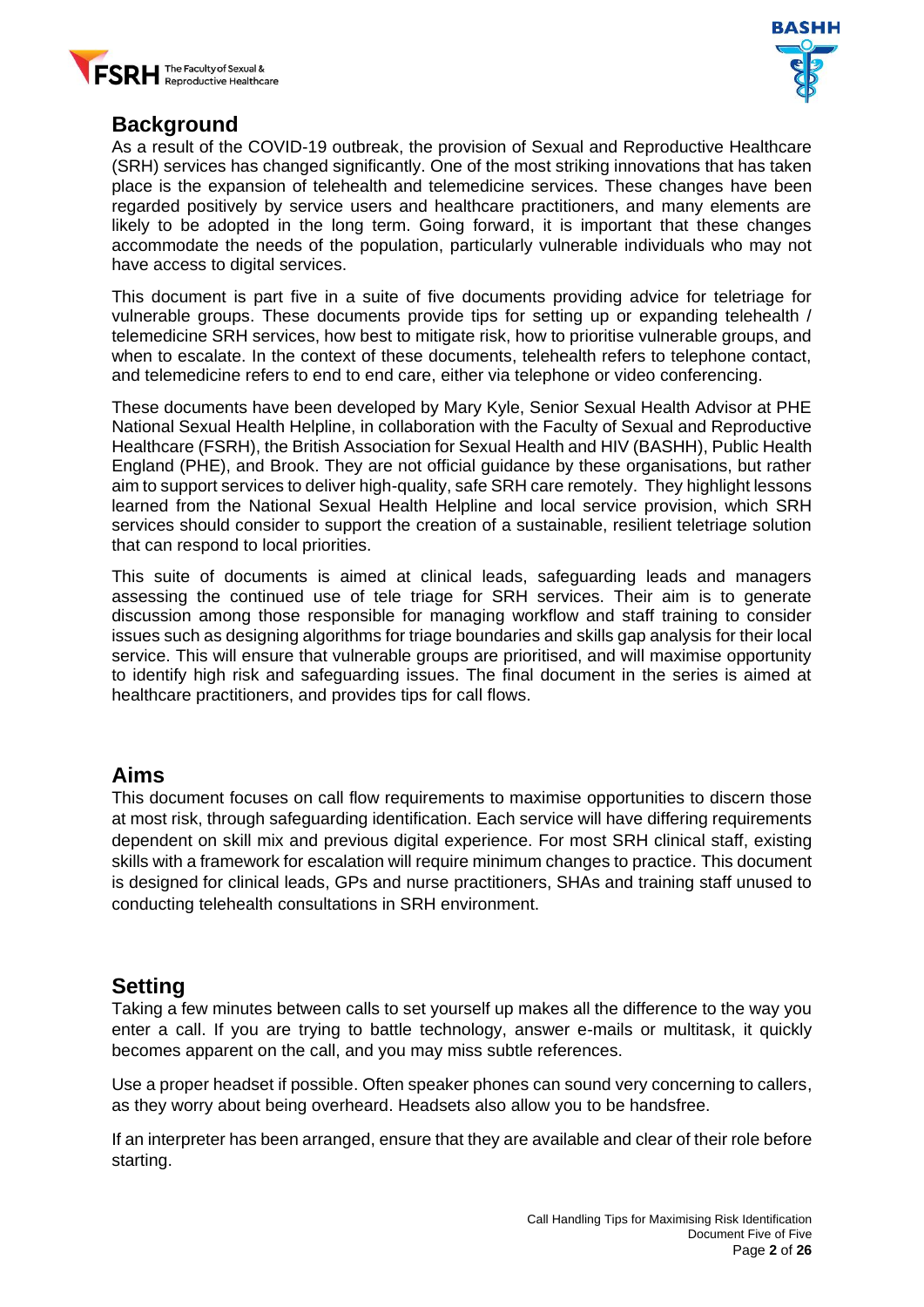



If using video, make sure you are lined up for proper eye contact and resist typing and looking away at your keyboard. If you are going to look away, then explain to the caller that you have to check something, so that they are included and not ignored.

Blur your background on video, particularly if working from home.

Try and have guidance documents already open, e.g. local guidance, [BASHH,](https://www.bashh.org/guidelines) [FSRH.](https://www.fsrh.org/standards-and-guidance/)

Make sure you know a support or senior escalation point for clinical advice or safeguarding, particularly for live incidents. When talking with callers in their own homes, you are much more likely to hear domestic incidents. You cannot deal with the caller and get emergency services at the same time.

#### <span id="page-3-0"></span>**Greetings and Checks**

If you have an interpreter on the call, ask them to introduce themselves first and explain their role. If a family member is acting as interpreter, you must consider if this is appropriate for the type of consultation. If not, end the call explaining why and offer independent support.

The mode of entry into the conversation shapes your greeting. Begin pre booked appointments and direct calls by introducing yourself. If a direct call, you may prefer to introduce yourself with a title "*Good morning, you are through the city clinic. You are speaking with John and I am one of the nurses here. How can I help?"*. If the call is pre booked, use an alternative introduction "*Good morning, my name is John and I am one of the nurses here. Can I just check that I have the right person on the call? could you tell me your name and DOB or age?"*

Try to strike a conversational tone by adding precursor statements "*So before we continue, can I just check that you can hear me? And just in case, is there a number I can call you back on if the call drops?*

Confidentiality Statements must always be given before any discussion takes place, and you must document having done this. Each service has its own version of language but keep it simple and in plain English.

*"We are always confidential here, whether on the phone or in person, except if we think there is a risk of you or someone else being hurt or put at risk, but we will always try to discuss these concerns with you and work with you before doing anything else."*

Once the confidentiality statement is read again, a softening statement gets you back on flow.

*"Great, the consultation can take a bit of time. Are you free to talk and able to answer questions without being overheard?"*

If you have your own local checklist for risk, have it to hand but make sure it is available on all consultations. This will ensure that the call remains on course, and that you do not miss anything.

Brook has a CORE form as an example, this can be found in Appendix One of this document.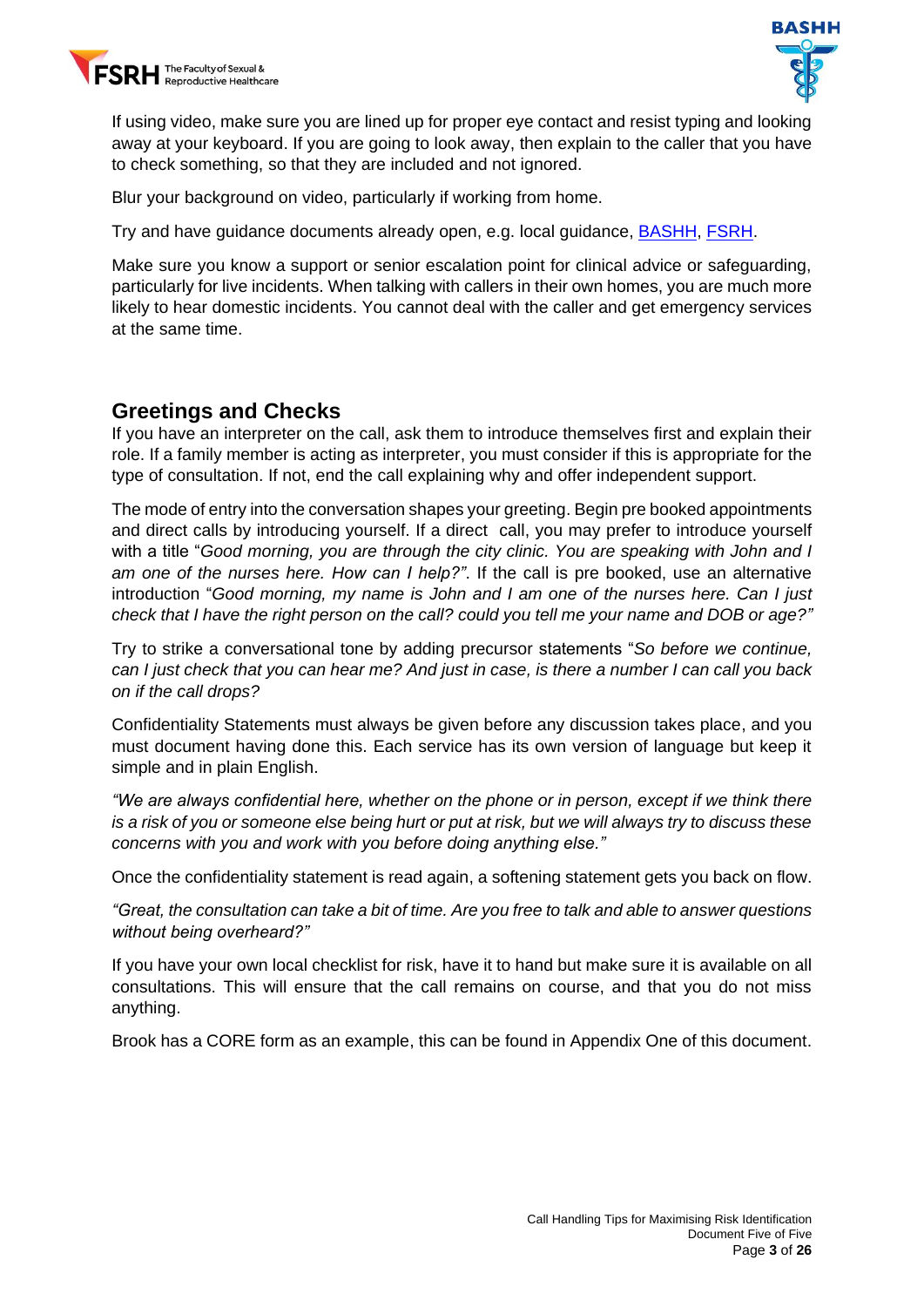



#### **Example Call Flow: Greetings and Checks**

<span id="page-4-0"></span>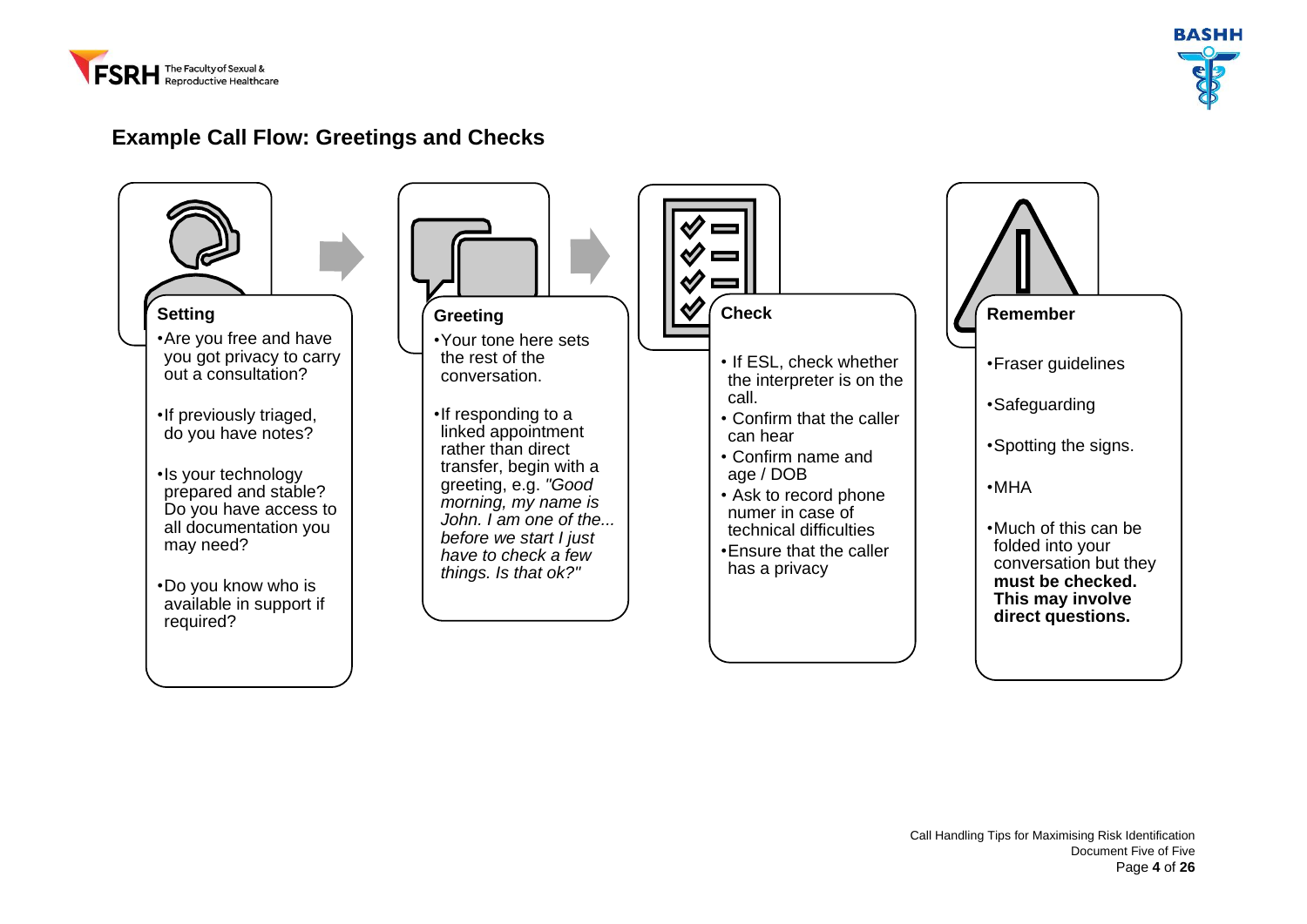



#### **Example Call Flow: Greetings and Checks**

<span id="page-5-0"></span>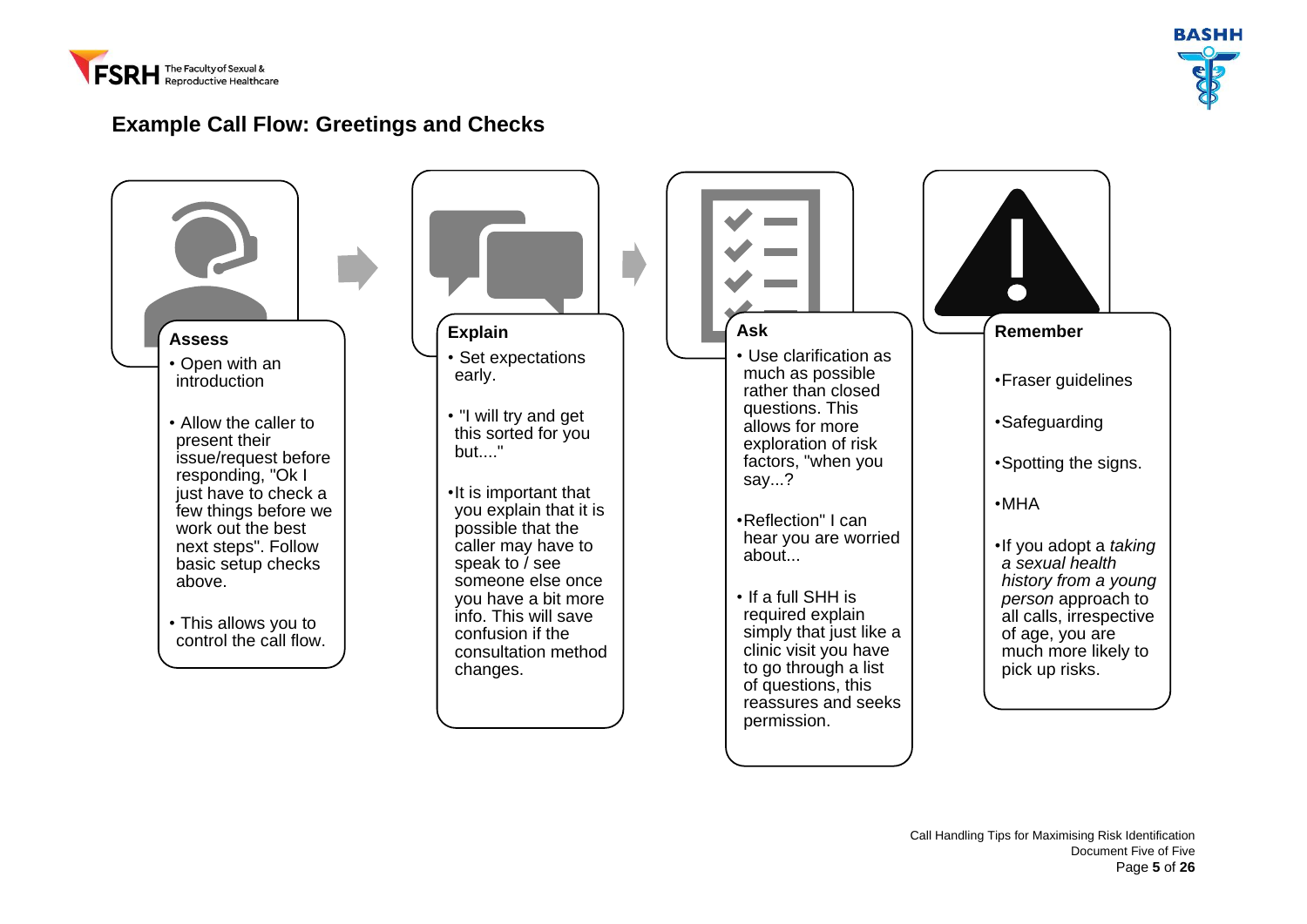



#### <span id="page-6-0"></span>**Body of the Chat**

Acknowledge that you have heard what the service user is calling about.

If you have set expectations of possible transfer early on, this prevents friction later. If the caller has spent time answering your questions and think they are finished, but then have to be re-routed, they may react negatively. Manage it before it happens.

Explain that there will need to be more questions as there is more than one possible outcome. This is "seeking permission", something you have to do a lot more directly than when face to face without non-verbal communication. This is particularly important if, for example, the caller is just looking for POP / CHC, as they may not be expecting further conversation.

Use basic FRAMES behavioural change and MI techniques, using a mix of reflection and clarification language. Explore all possible issues and solutions:

- EC Options and Choices (Be aware of capacity issues. Don't offer what you cannot provide, e.g. IUD.)
- Consent (Fraser, MHA and coercion)
- STI risk and assess (Offer testing in timeframes and by most appropriate method if required)
- Onward contraception or adjusting advice if Ulipristal and on COC (Quick start and script considerations)

If you are taking a full sexual history, explain this to the caller "*In order to make sure we cover everything there is a list of questions we need to go through to make sure you get the right plan going forward. We do this with everyone so the questions are generic. Some may apply to you and others won't, but we have to ask them all. Is that ok?"*

Again "seek permission" at every step, as this keeps the person-centred focus in the absence of non-verbal comms.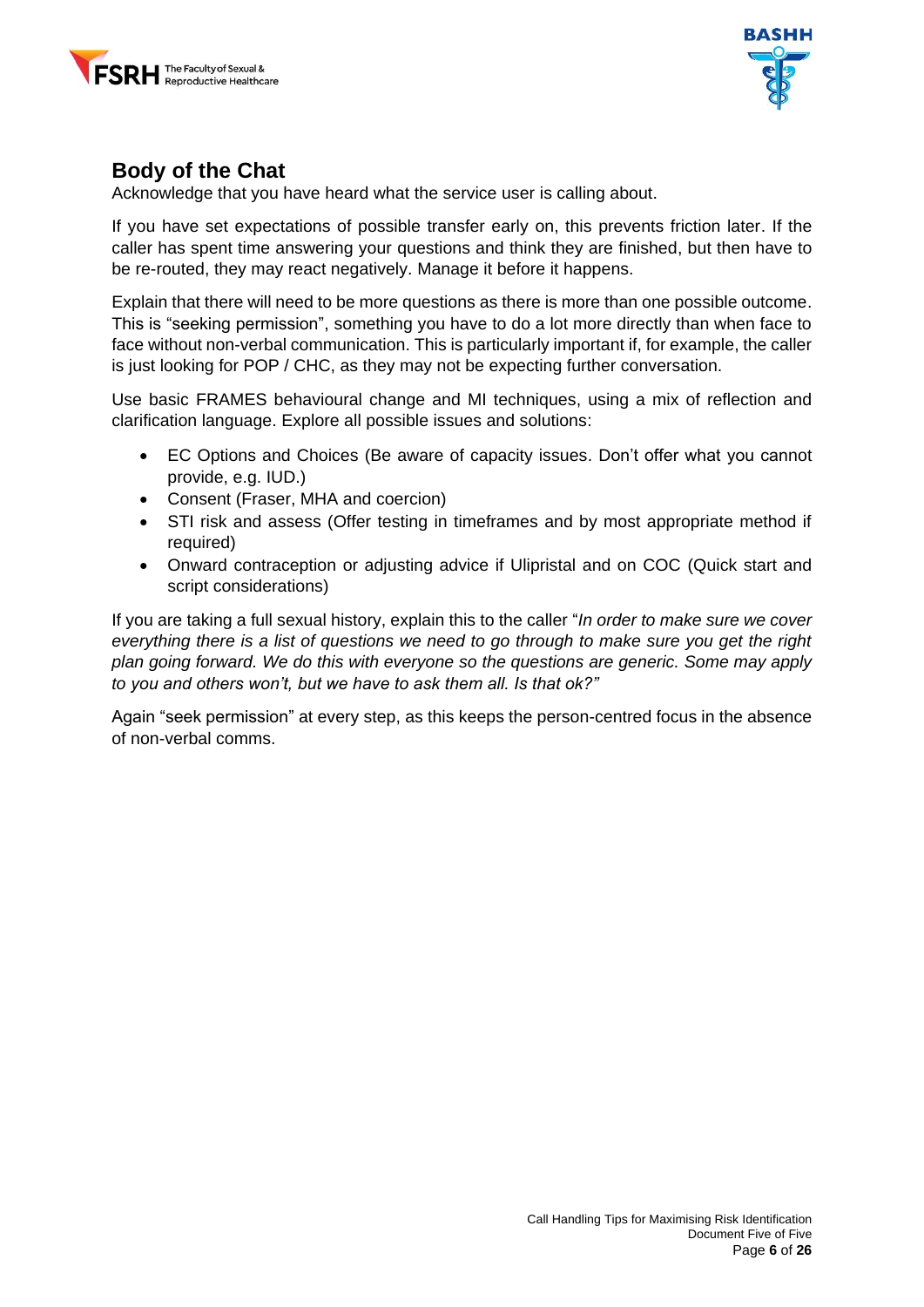



#### **Example Call Flow: Keeping a Person-Centred Focus**

<span id="page-7-0"></span>

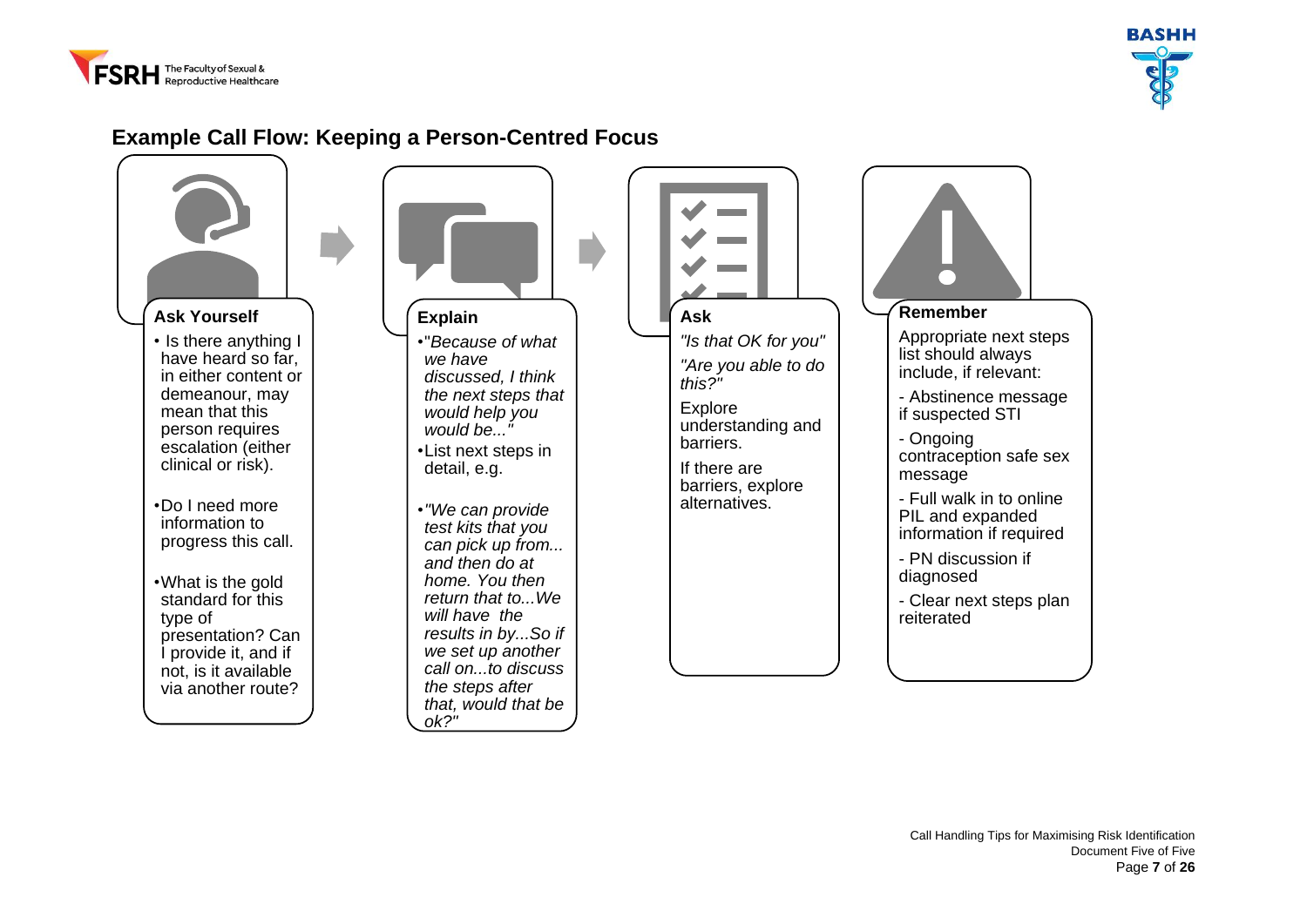



#### <span id="page-8-0"></span>**Working in Partnership**

Dependent on your role or things you have heard, you may at this point decide you require to move the appointment to F2F. Seek some senior support if unsure. *"I think because of your circumstances I might have to get you in to see someone, but can you give me a minute to check with one of my colleagues? I want to see if they agree and how we could make that work for you. Or do you want me to call you back in five minutes, would that be better?"*

Do not feel pushed beyond your competency or instinct. Some callers can be very rushed in their delivery and that can make you feel you have to match their pace. When faced with this you need to take control of the call. You can do this by simply saying *"I understand how frustrating all these questions are, but I can't be sure we have covered everything we need to help you unless I ask them."* And then reset the pace.

The anonymity of a call can work for you and against you. Some callers are much more forthcoming about details if they are not in front of you, but this can lead to over sharing. To manage this in the least abrupt way possible, use polite but relevant interruption to re-focus. Although you are stopping the caller, it sounds as if you are listening and responding. *"Sorry can I just ask, just so I don't lose track, did you have an STI check before staring a sexual relationship with the new partner?"* 

If you are recommending an action to someone, always explain why *"I would like to get a test kit to you because you have symptoms, but many STI's can produce similar symptoms so we have to test to make sure firstly it is an infection and if so which one it is so you get the right medication".* As people have often self-diagnosed, they will just want treatment. As you are not giving them what they might expect, then explaining why you are doing it diffuses possible breakdown in the consultation.

Make sure you have covered everything you want to in terms of next steps and have fully explained them and have the contacts agreement.

Provide post consultation resources so electronic PIL of choice or advice websites such as [Sexwise](https://www.sexwise.fpa.org.uk/) and [Brook.](https://www.brook.org.uk/help-advice/)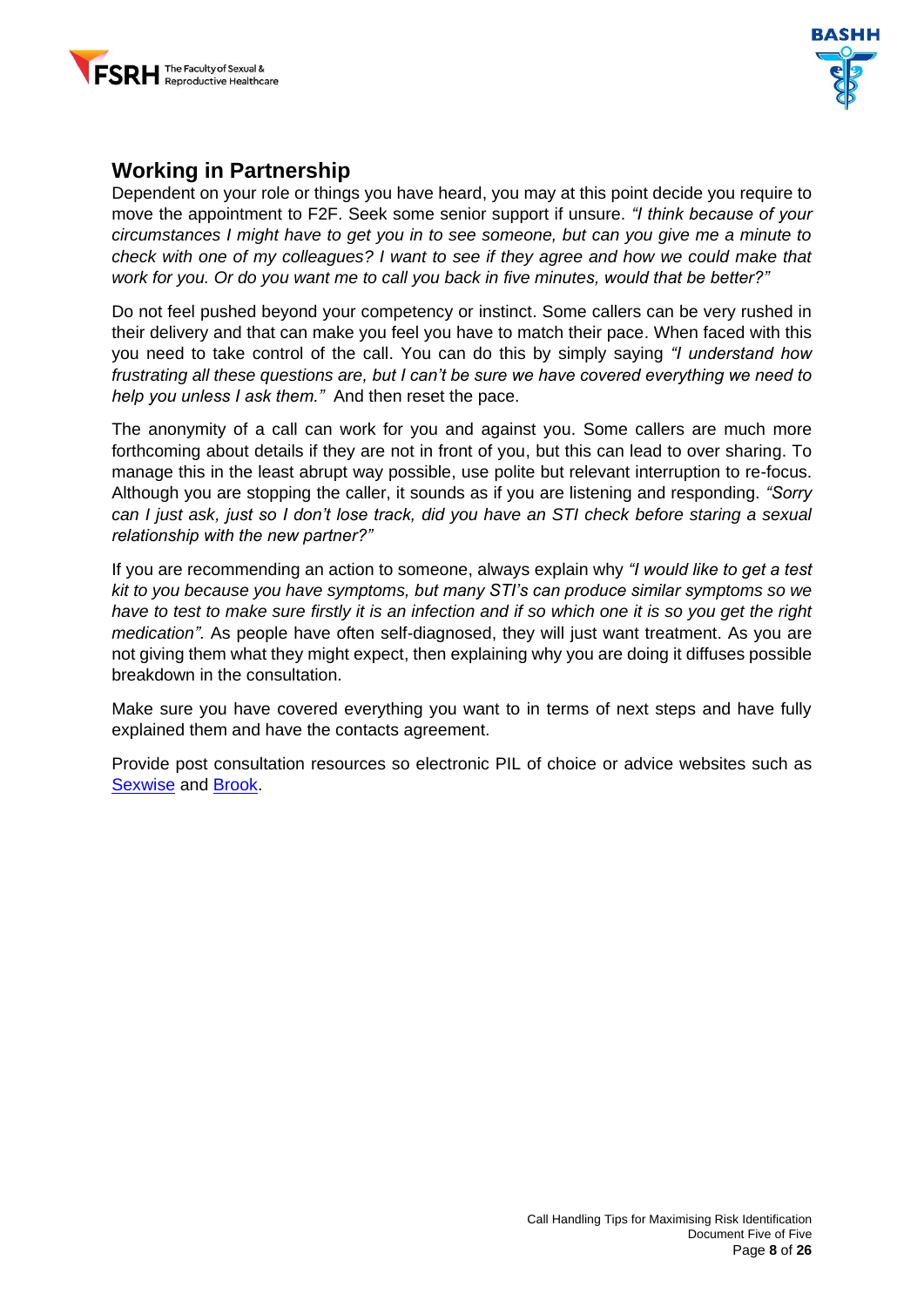



#### **Example Call flow: Closing Out**

<span id="page-9-0"></span>



#### **Explain**

"*As this is a phone consult it can feel different from chatting face to face. Before we go I have to check that there is nothing else you want to talk about or anything happening in your relationship that risks your safety, things like being pressured into sex or fear of your sexual partner/s?"* 

**You need to develop your own comfortable script for this**



#### **Check**

Have you checked for all possible risk factors?

Have you fully discussed and tested the understanding of next steps?

Have you noted all follow up actions, if any?

Do you need to consult with anyone before closing the call.



#### **Remember**

You can only respond to what you can elicit and what a person chooses to share.

If a person is at risk and cannot or will not share it with you, this is their choice.

If you set the tone as a safe place, you have let them know that if they want help you are there.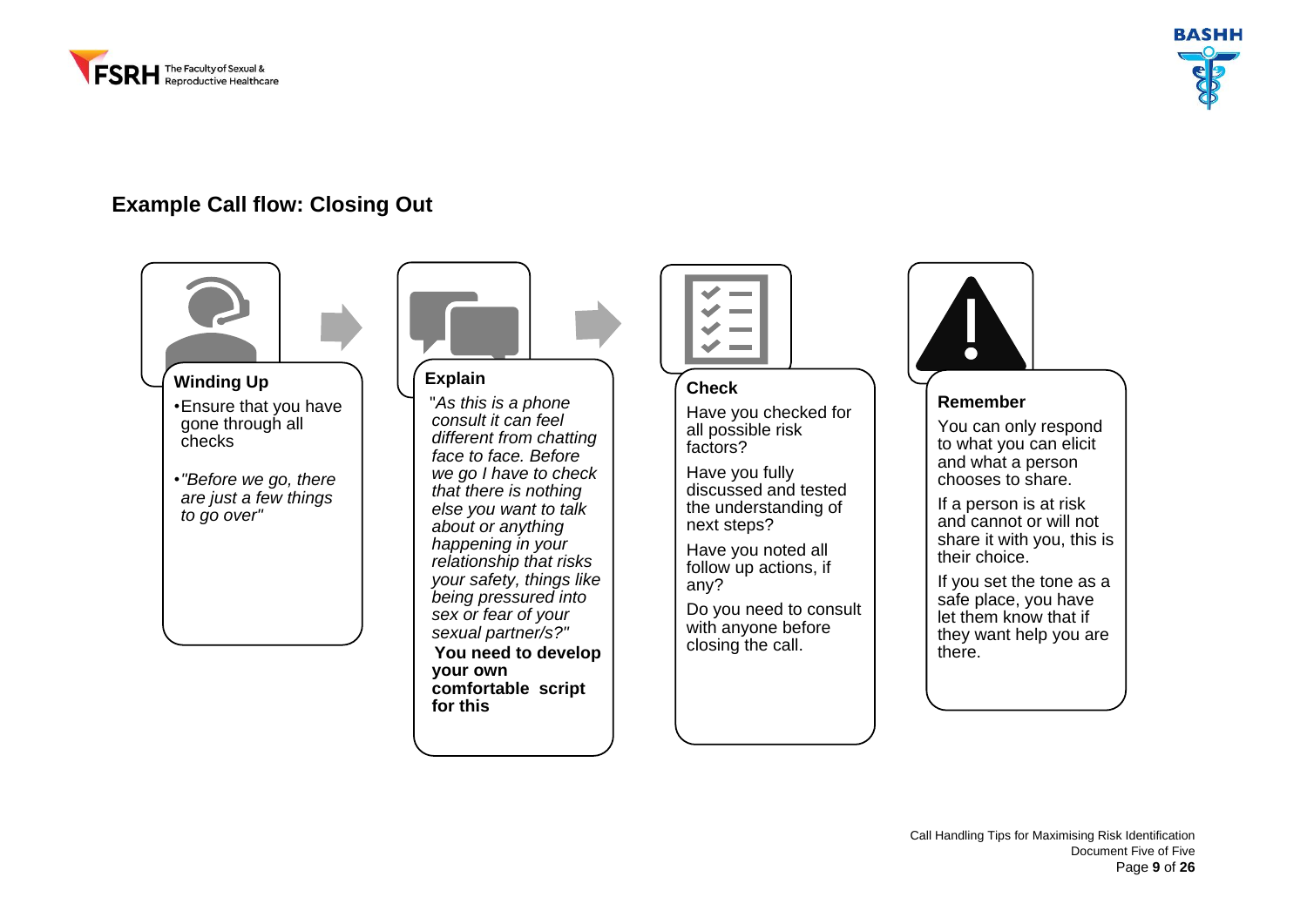



#### <span id="page-10-0"></span>**Closing Out**

If there are no obvious risks, then clarify next steps, thank the caller, and end the call.

If you have not managed to either fold in the questions while taking a history, or had no opportunity, you must ask them at the end of the call. A simple statement will suffice "*As this is a phone consult it can feel different from chatting face to face. Before we go, I have to check that there is nothing else you want to talk about or anything happening in your relationship that risks your safety, things like being pressured into sex or fear of your sexual partner/s?"* 

If no issues are raised, then close out with "*Great, so you will get your brother to run you to the local GP tomorrow and we will organise to have a test kit there for you, and if you post it tomorrow afternoon we should have the results on Thursday morning. I will call you at 2pm on Thursday afternoon, and will send you a text reminder. If your symptoms become worse in the meantime…."* 

If issues are raised, follow your local procedure and escalate in accordance.

Immediately after call, do all action items immediately. Order kits, book appointments, send out reminders and complete documentation. At any point a consultation can go into crisis, so doing your post call work before starting another consultation prevents errors if subsequent plans go awry.

Be kind to yourself. You can only deal with what is presented to you. If you create a safe and comfortable environment for conversation, then you have done all you can to identify risks.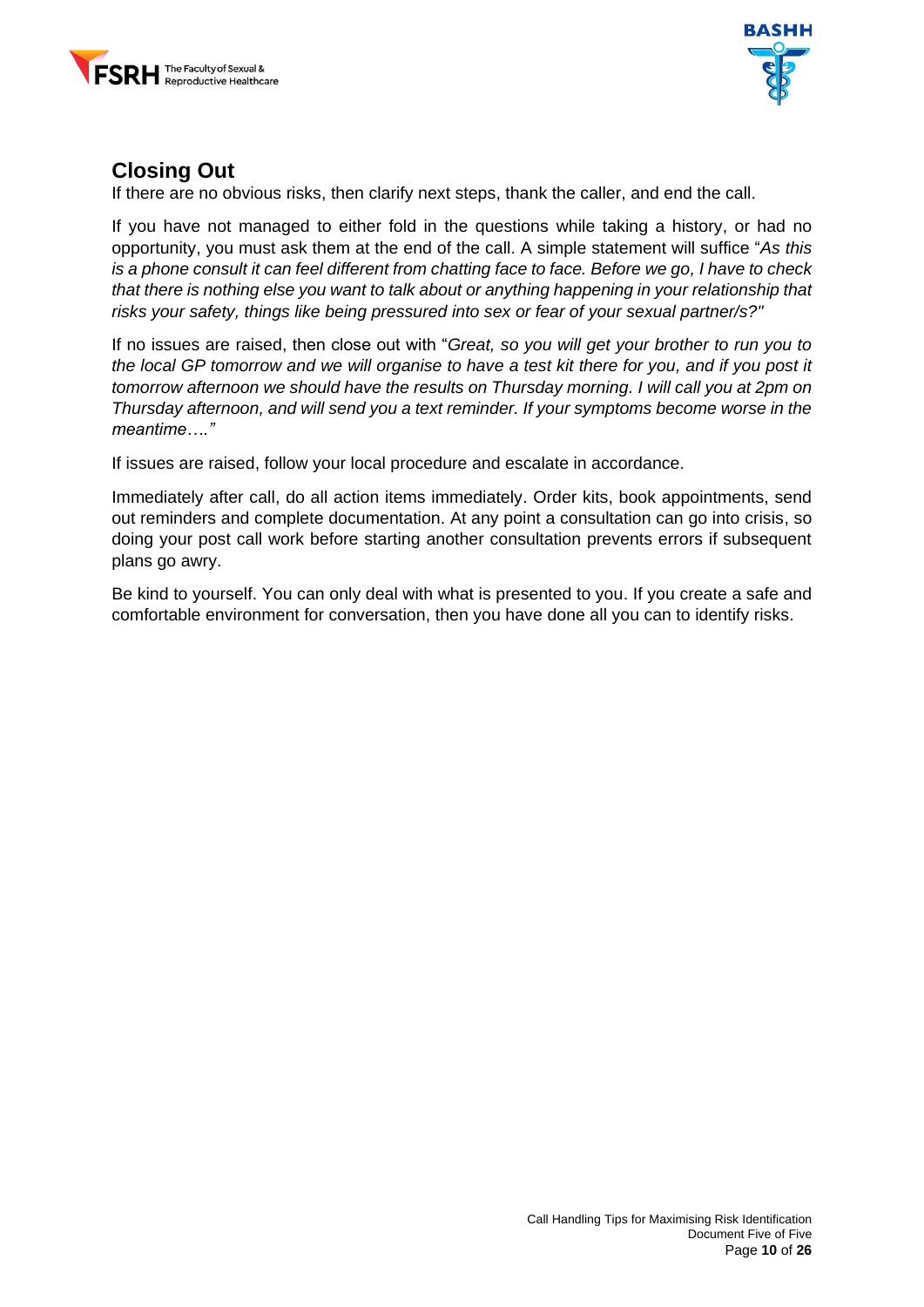



### <span id="page-11-0"></span>**Case Study from National Sexual Health Helpline**

*Female caller wanting to know where to get "the morning after pill". Her local clinic is closed because of COVID-19. "That's where I normally get it, but I had to buy it from pharmacy last week and it cost a fortune, I don't have enough money to buy it again." On discussion with the adviser, the caller reports that she can't go to her GP as she "has already got it once from there this week". "It's so embarrassing…and the nurse has to call you back, but you don't know when and you can't always answer in the house as my mum could hear and she will go nuts that I've been having sex outside and seeing my boyfriend as we are supposed to be in lockdown cause my brother has asthma."*

Following the call flow below the adviser ascertained that the client was 15, as was her boyfriend. The caller reported that neither of them had any previous sexual contact, including oral sex. The adviser found the contact number of the local hub triage and explained the process. A discussion followed about condom use and the problems her boyfriend had using them. The adviser explained different fits were available and that the caller should discuss this with the clinic when she got through, which led onto a wider discussion on contraceptive choices. The adviser reassured the caller that it was safe to discuss contraception with the clinic, even if under 16, explaining the role of the clinic. In order to reinforce the safe sex message and understanding, the adviser walked the caller through the relevant sections of the Brook website and suggested she and her boyfriend explore it together. A discussion was also had about "sex outdoors and safety." This allowed the adviser to assess understanding and consent. The adviser also acknowledged the risks of any close contact outside the family group as a risk to her brother re COVID-19. The caller was invited to call back if she had any difficulty accessing services, or wanted to discuss anything further.

Take-aways:

- Take the time to do the complete discussion
- Don't respond to the question only
- Think Package: Pregnancy test, condoms, STI Testing Kit, progestogen-only pill (POP); further broader sexual health and wellbeing advice and safeguarding check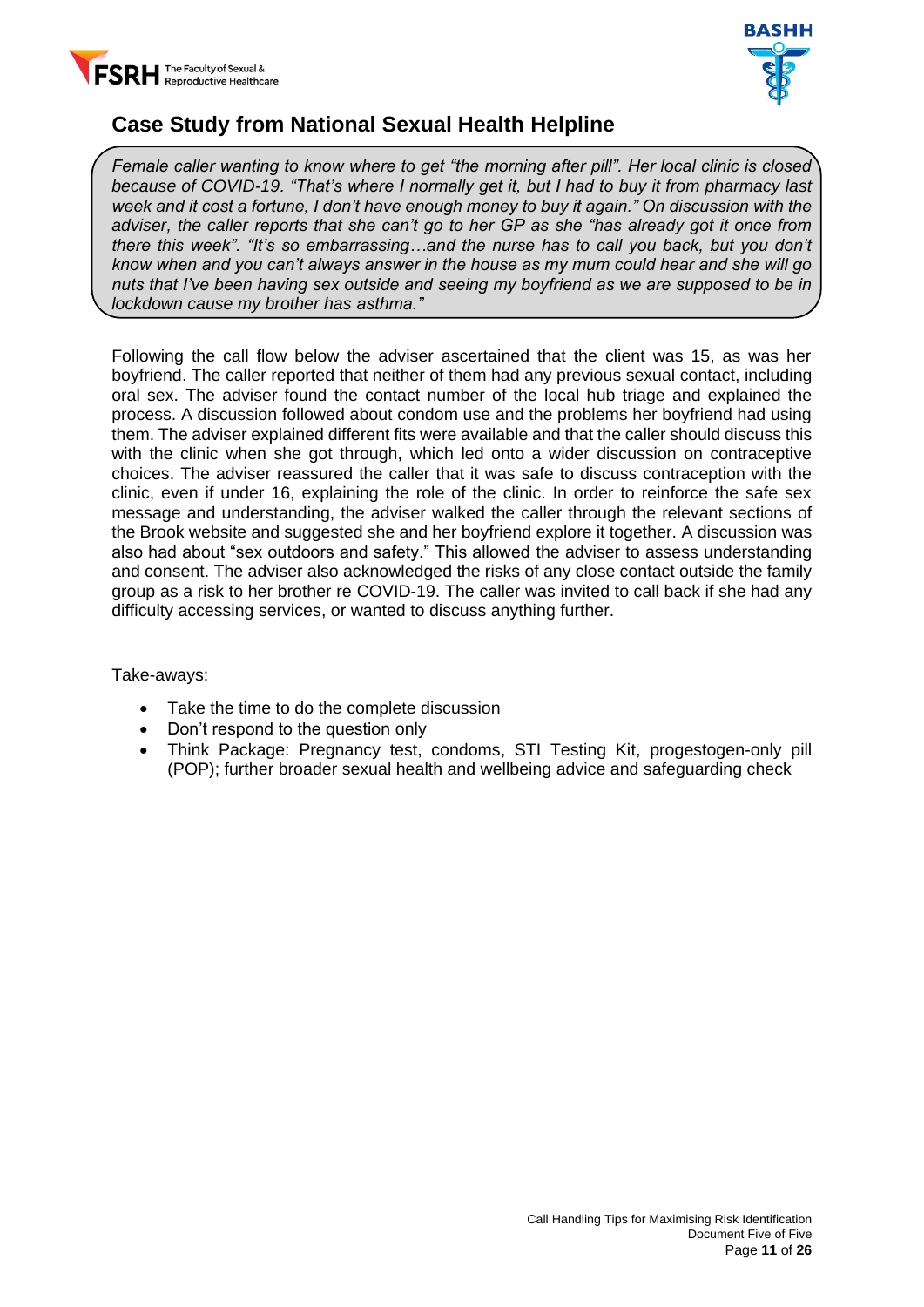



#### **Example Call flow: Closing Out**

#### **Soft Welcome** Provide a full salutation: *"Good Morning, you are through to the ..., how can we help?"* This gives the client time to collect their thoughts after a lengthy hold or sudden connection. Remember, we only **Ask** *• Is it alright to ask you some questions so I can make sure you get the right support? • Can I ask your age? • Are you able to answer without being overheard? • When was the UPSI?* **Assist** If not able to talk ask if they can go somewhere more private and call back? **If under 16 escalate!** • If the caller is unable to secure privacy, ask if they are safe? • Consider time frames and best options available • Consider EC impact on existing contraception

- Discuss ongoing contraception options
- Suggest testing for STI / pregnancy if appropriate
- Test consent

# **Act**

ᢙ

Has anything been said or have you noticed hesitancy or reluctance?

You must consider whether a longer discussion, either with a senior or face to face, is required to ensure safeguarding responsibilities are fulfilled.

<span id="page-12-0"></span>have our voice to convey "a safe space".

- *• Are you using any regular contraception?*
- *• Is this a new sexual partner?*
- *• Have either of you had previous sexual partners?*
- *• Have you both had a recent STI test?*

Call Handling Tips for Maximising Risk Identification Document Five of Five Page **12** of **26**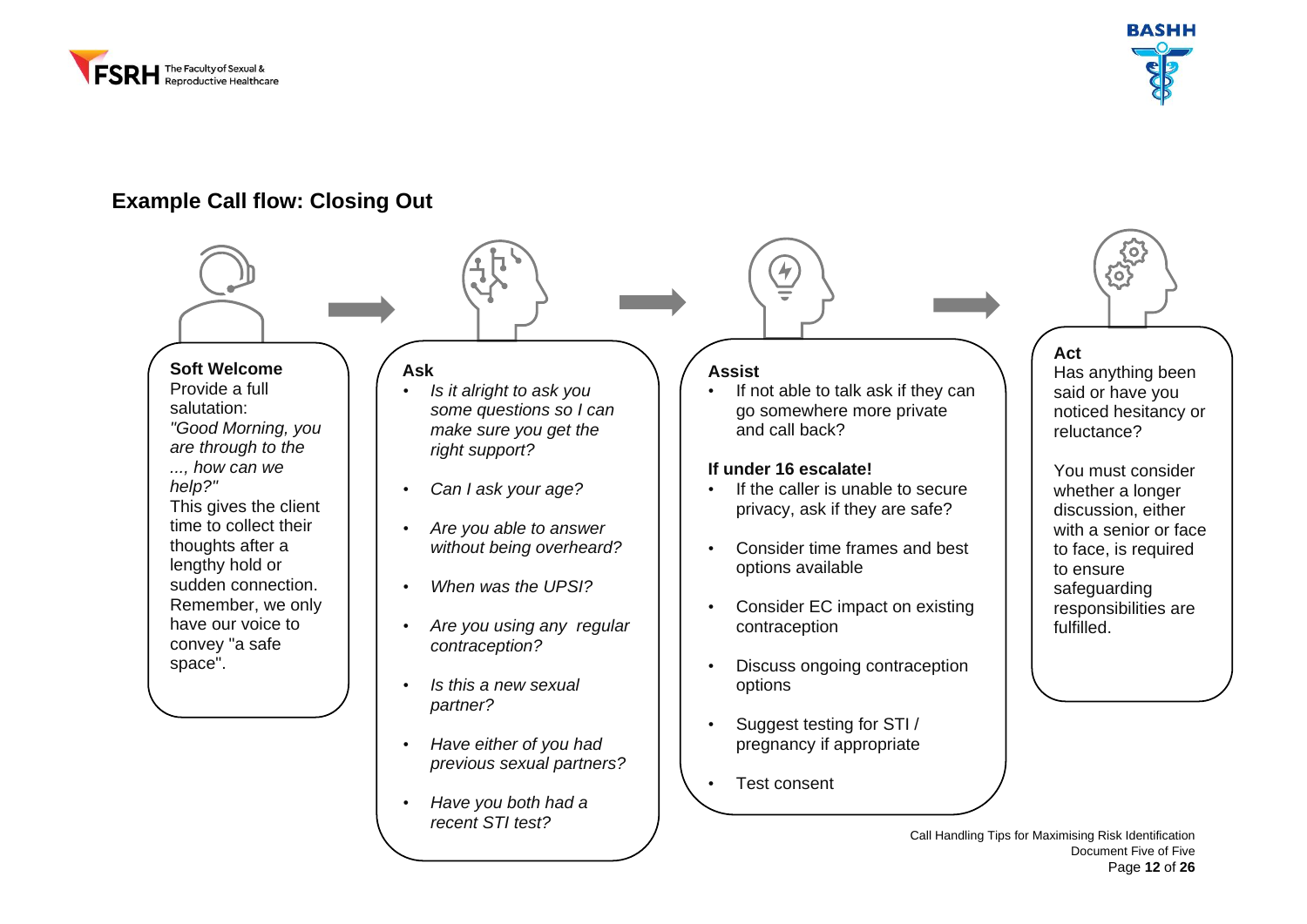



## <span id="page-13-0"></span>**Maximising Engagement in Remote Consultations**

Fear of "missing something" in remote consultations is a common concern for healthcare practitioners. However, remote consultations have advantages if set up properly, and only require modest adaptations of existing protocols. [Existing checklists for safeguarding should](https://www.fsrh.org/standards-and-guidance/documents/fsrhbashh-standards-for-online-and-remote-providers-of-sexual/)  [provide the template.](https://www.fsrh.org/standards-and-guidance/documents/fsrhbashh-standards-for-online-and-remote-providers-of-sexual/) Doing our job without non-verbal skills is the most difficult part of adapting our communication styles to maximise engagement. Consideration must be given to service users' and practitioners' comfort with communicating remotely:

- Service users cannot see providers smile as they are welcomed from reception. Tone and pace are thus important. If providers sound busy when they welcome service users, they are more likely to get brief incomplete information from questions and miss risk.
- Having a chat on the way into a consultation room to ease tension, and being able to see the person's demeanour, anxiety levels, distress or understanding of information is all part of the normal assessment. In telephone consultations, service users have not had time to come in, sit down and settle themselves with a little chat. For many practitioners, the loss of these guides will be intimidating and could shake selfconfidence.
- Healthcare practitioners should be prepared for a slightly choppier start to remote conversations, and perhaps a flood of information. The anonymity some callers feel may make them more forthcoming.
- Before getting into the full discussion, set expectations on all calls and keep control. People can become angry if they go through a full consultation only to be told they must see someone else. If these expectations are set at the beginning of the call, service users are less likely to drop out.
- Healthcare practitioners can use verbal nods to show they are listening.
- Advisers should escalate to F2F if they feel it is necessary and should not feel pressure to "solve" everything.

#### <span id="page-13-1"></span>**FRAMES**

The National Sexual Health Helpline uses an adaptation of the FRAMES model to keep control and flow of the call. For experienced SRH staff, going back to these basics will help ensure all that can be asked is asked. Six elements have been identified that were present in brief intervention clinical trials, and the acronym FRAMES was coined to summarize them (Miller [and Sanchez, 1994\).](https://www.ncbi.nlm.nih.gov/books/NBK64963/) This has been adapted for call handling purposes.

- Feedback listening to how the service user is feeling to assess the areas of concern.
- Reason using a balanced combination of open and closed questions to narrow down core areas of concern.
- Advice using the information collected, and awareness of the service limitations, to understand primary concerns (can be addressed within tele environment) and secondary concerns (signposting, escalation safeguarding). Delivering tailored information.
- Menus this is the most important area to concentrate effort, as this is where hidden concerns are most likely to be identified. Prior to giving recommended next steps, assess the following:
	- o *Does the service user require further discussion to fully understand their needs or options?*
	- o *Has the service user's emotional state become worse?*
	- o *Does the service user require vulnerable person enhanced engagement / F2F?*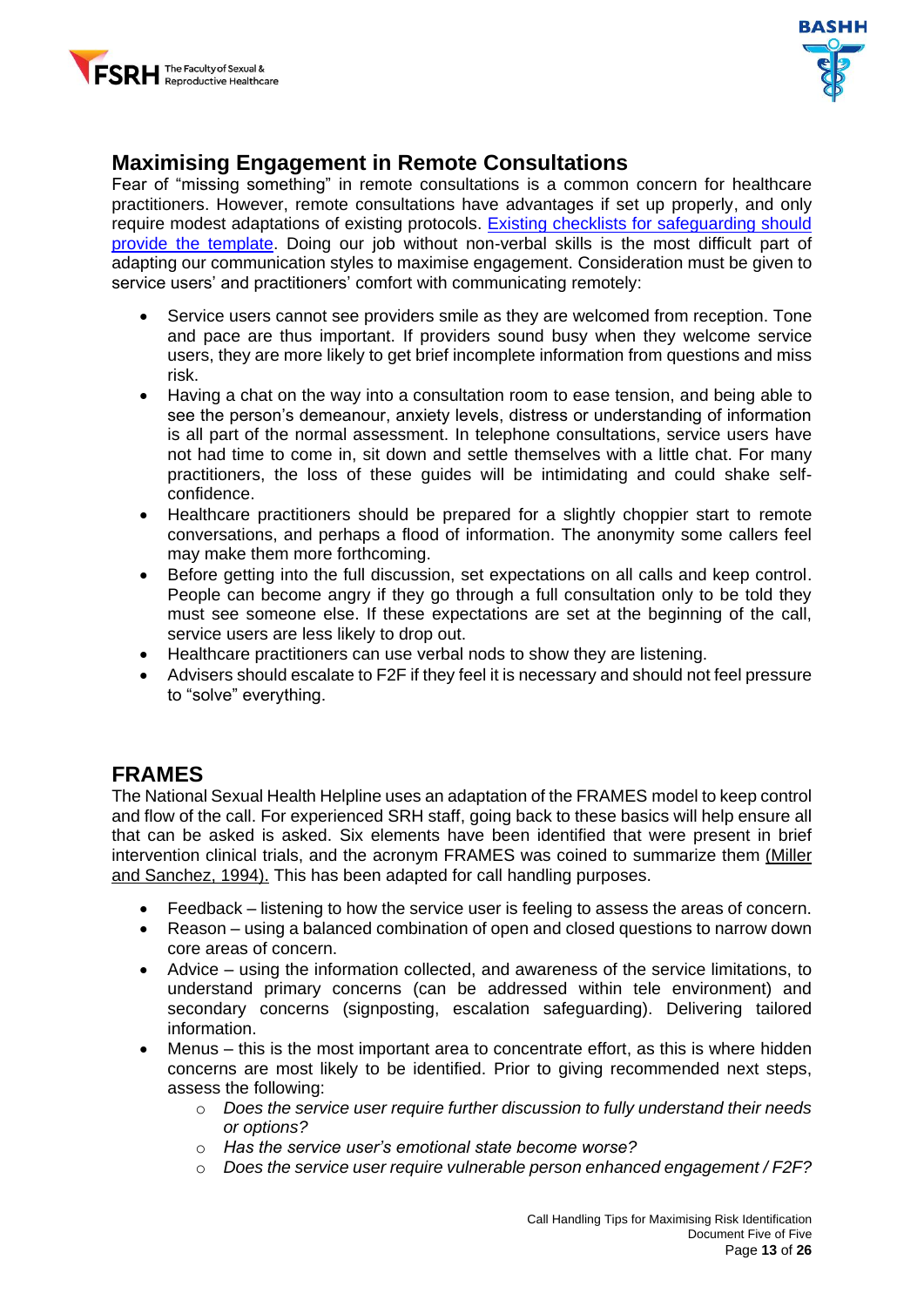



- o Offer appropriate national signpost for PIL alternatives, e.g. [Brook,](https://www.brook.org.uk/) Sexwise
- Empathy while advisers' information guides the service user towards next steps, advisers' tone and language guides the service user towards emotional stability
- Self-efficacy check service user's understanding of next steps (i.e. understanding of local service, motivation to use signpost, buy in)

If we haven't got the Feedback right, which demonstrates reflection of the callers concerns, or the Empathy, which is our tone and creates a "safe space", then we are unlikely to be able to provide complete tailored Advice or get buy in on Menus. The Self-efficacy section gives you an opportunity to recap and check understanding of next steps, as well as promote safer sex and behaviour change. Always provide a signpost for caller to look at after discussion to ensure the reinforcing of key messages.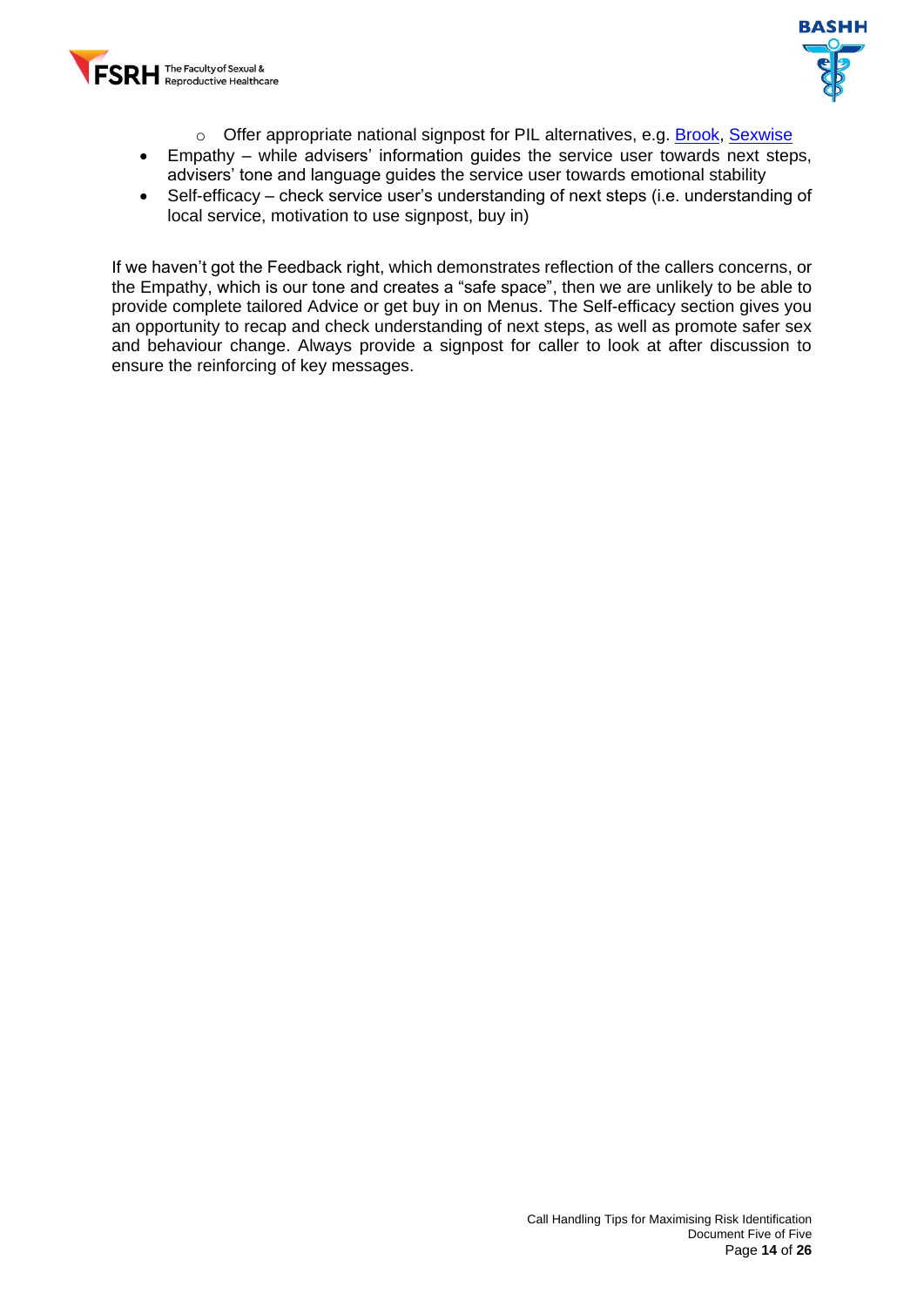# <span id="page-15-0"></span>**Appendix One – CORE Form Brook**

| Name                                      |                                                |                           |                   |             | Form Filled In By: |
|-------------------------------------------|------------------------------------------------|---------------------------|-------------------|-------------|--------------------|
| Date of Birth                             |                                                |                           |                   |             |                    |
| <b>Location Visited</b>                   |                                                |                           |                   |             |                    |
| Date of Visit                             |                                                |                           |                   |             |                    |
| Client Number (if known)                  |                                                |                           |                   |             |                    |
|                                           |                                                | <b>Client Core Record</b> |                   |             |                    |
| <b>Client Information</b>                 |                                                |                           |                   |             |                    |
| First Visit to Brook?                     |                                                |                           | Yes               | <b>No</b>   |                    |
| If Yes, fill in Client Registration Form  |                                                |                           |                   |             |                    |
|                                           |                                                |                           |                   |             |                    |
| Age Group                                 |                                                |                           | Under 13          | $13 - 15$   |                    |
| If under 16, fill in Fraser Form          |                                                |                           |                   |             |                    |
|                                           |                                                |                           | $16 - 17$         | 18 and over |                    |
| Brook confidentiality and privacy notice  |                                                |                           | Yes               | <b>No</b>   |                    |
| discussed                                 |                                                |                           |                   |             |                    |
| Signpost to privacy notice                |                                                |                           |                   |             |                    |
| Does the client understand their visit is |                                                |                           | Yes               | <b>No</b>   |                    |
|                                           | confidential unless there is a risk of harm to |                           |                   |             |                    |
| themselves or others                      |                                                |                           |                   |             |                    |
| Gender identity                           | Male                                           | Female                    |                   | Non-binary  |                    |
|                                           |                                                |                           |                   |             |                    |
|                                           | Not sure                                       |                           | Prefer not to say |             |                    |
|                                           |                                                |                           |                   |             |                    |
|                                           | Other:                                         |                           |                   |             |                    |
| Does the client identify as trans*?       |                                                |                           | Yes               | <b>No</b>   |                    |
|                                           |                                                |                           | Not sure          |             | Prefer not to say  |

| <b>Family and Social Life</b>       |         |              |
|-------------------------------------|---------|--------------|
| Who does the client live with?      | Parents | Other family |
|                                     | Friends | Alone        |
|                                     | Other:  |              |
| Who is the client's legal guardian? |         |              |
| Is the client a parent              | Yes     | No.          |
| Details/Notes                       |         |              |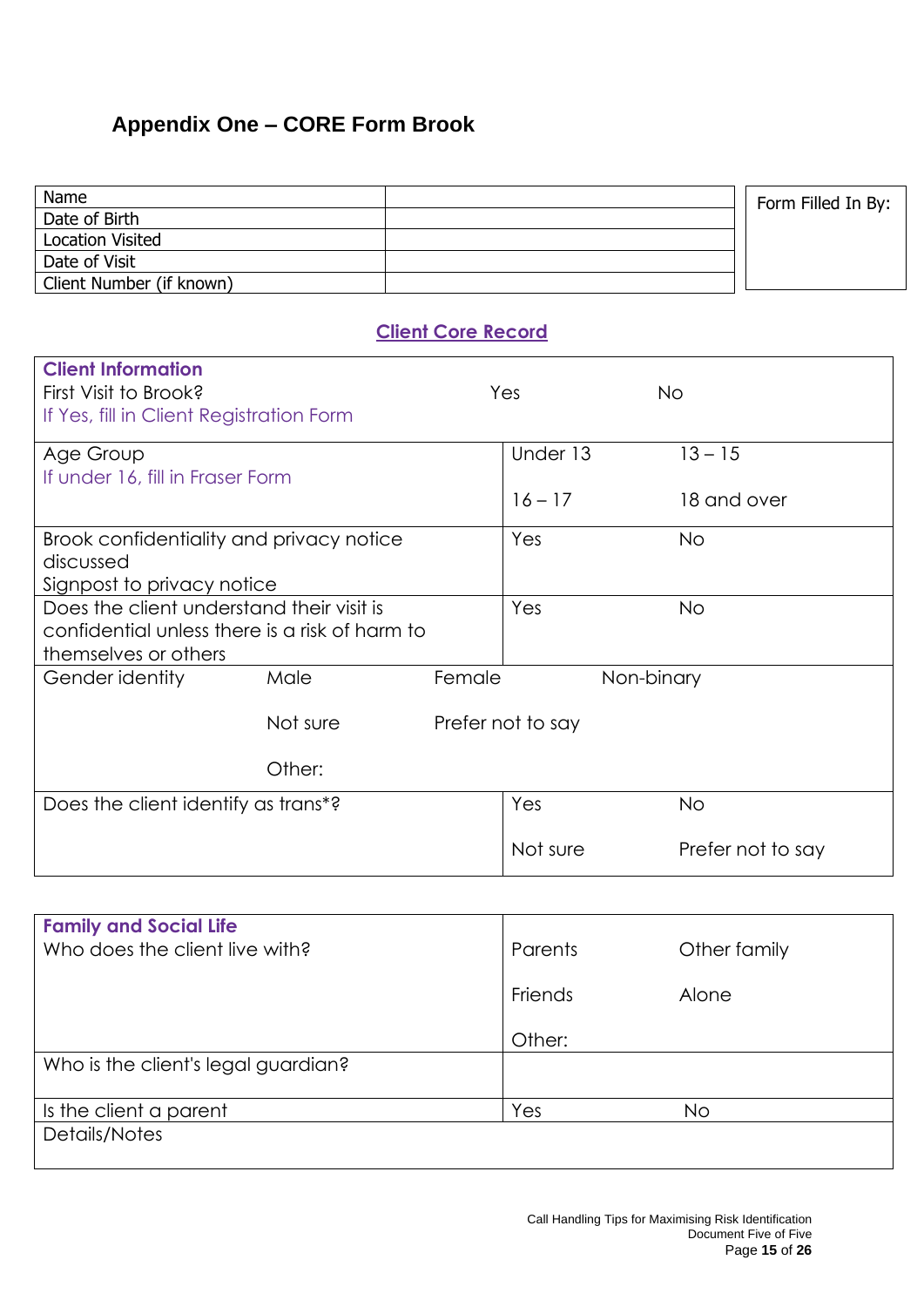|                           | Is the client a looked after child or care leaver?                                                              |              | Yes  | No             |                 |  |
|---------------------------|-----------------------------------------------------------------------------------------------------------------|--------------|------|----------------|-----------------|--|
|                           | Name of social worker or key worker if applicable                                                               |              |      |                |                 |  |
|                           | Is the client in education/employed/unemployed/volunteering?                                                    |              |      |                |                 |  |
| School                    | College/FE                                                                                                      | University   |      | Apprenticeship |                 |  |
| Other education:          |                                                                                                                 |              |      |                |                 |  |
| Employed                  | Unemployed                                                                                                      | Volunteering |      |                |                 |  |
| Other:                    |                                                                                                                 |              |      |                |                 |  |
|                           | School/College/University/Other details                                                                         |              |      |                |                 |  |
|                           |                                                                                                                 |              |      |                |                 |  |
| attendance?               | Are there any concerns about education or work                                                                  |              | Yes  | <b>No</b>      |                 |  |
| Concerns about attendance |                                                                                                                 |              |      |                |                 |  |
|                           |                                                                                                                 |              |      |                |                 |  |
|                           |                                                                                                                 |              |      |                |                 |  |
| employment status?        | Any other problems at school or college or                                                                      |              | Yes  | <b>No</b>      |                 |  |
|                           | Other problems at school or college detail                                                                      |              |      |                |                 |  |
|                           |                                                                                                                 |              |      |                |                 |  |
|                           |                                                                                                                 |              |      |                |                 |  |
|                           |                                                                                                                 |              |      |                |                 |  |
|                           | Any other comments about support network                                                                        |              | Yes  | <b>No</b>      |                 |  |
|                           | available to client or family and social history<br>Comments about support network or family and social history |              |      |                |                 |  |
|                           |                                                                                                                 |              |      |                |                 |  |
|                           |                                                                                                                 |              |      |                |                 |  |
|                           |                                                                                                                 |              |      |                |                 |  |
|                           | Another other agencies or workers involved in                                                                   |              | None | Current        | <b>Historic</b> |  |
| clients care              |                                                                                                                 |              |      |                |                 |  |
|                           | Agency worker contact details and permission to                                                                 |              |      |                |                 |  |
| contact                   |                                                                                                                 |              |      |                |                 |  |
|                           |                                                                                                                 |              |      |                |                 |  |
|                           |                                                                                                                 |              |      |                |                 |  |
|                           |                                                                                                                 |              |      |                |                 |  |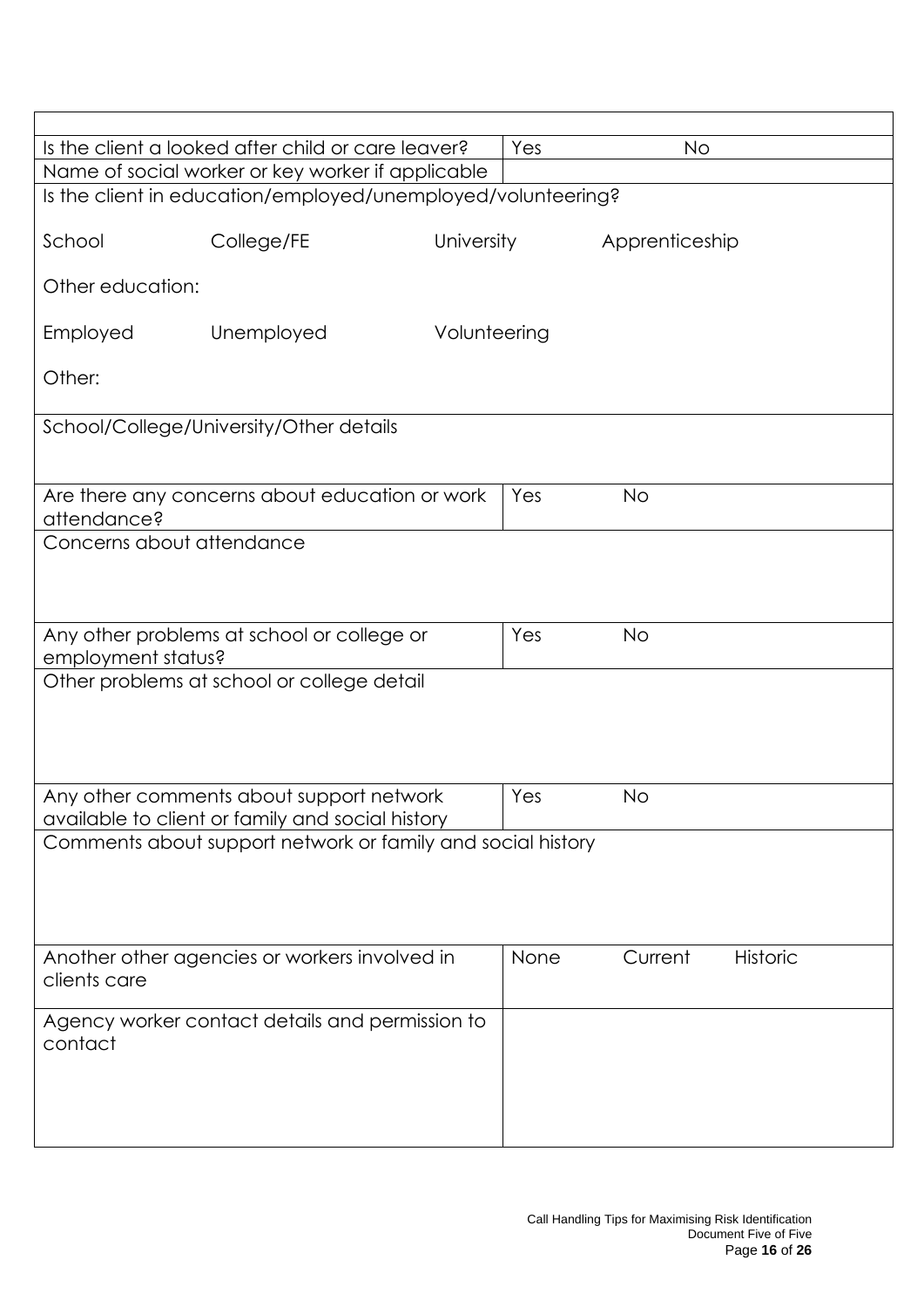# **Digital Life**

| Does the client have any concerns about their<br>online life and activity?                                                                                                                                                     | Yes | <b>No</b> |  |
|--------------------------------------------------------------------------------------------------------------------------------------------------------------------------------------------------------------------------------|-----|-----------|--|
| Is there a risk of harm from digital activity?                                                                                                                                                                                 | Yes | <b>No</b> |  |
| Conversation may include whether client knows<br>the age of all their digital friends, that sharing<br>images is illegal, cyber bullying is 24/7, dangers of<br>meeting people from online, checking privacy<br>settings etc.? |     |           |  |
| Does the client know how to protect themselves<br>online?                                                                                                                                                                      | Yes | <b>No</b> |  |
| Conversation may include digital footprint lasting<br>forever, keeping evidence, blocking offenders,<br>reporting to CEOP, parents, police or teachers                                                                         |     |           |  |
| Notes about risk of harm for client and how to protect themselves                                                                                                                                                              |     |           |  |
|                                                                                                                                                                                                                                |     |           |  |
|                                                                                                                                                                                                                                |     |           |  |

#### **Physical, Mental and Emotional Health**

| Is the client generally well?                      | Yes | <b>No</b> |
|----------------------------------------------------|-----|-----------|
| Not generally well notes                           |     |           |
|                                                    |     |           |
|                                                    |     |           |
|                                                    |     |           |
|                                                    |     |           |
| Does the client suffer from any chronic conditions | Yes | <b>No</b> |
| Chronic conditions details                         |     |           |
|                                                    |     |           |
|                                                    |     |           |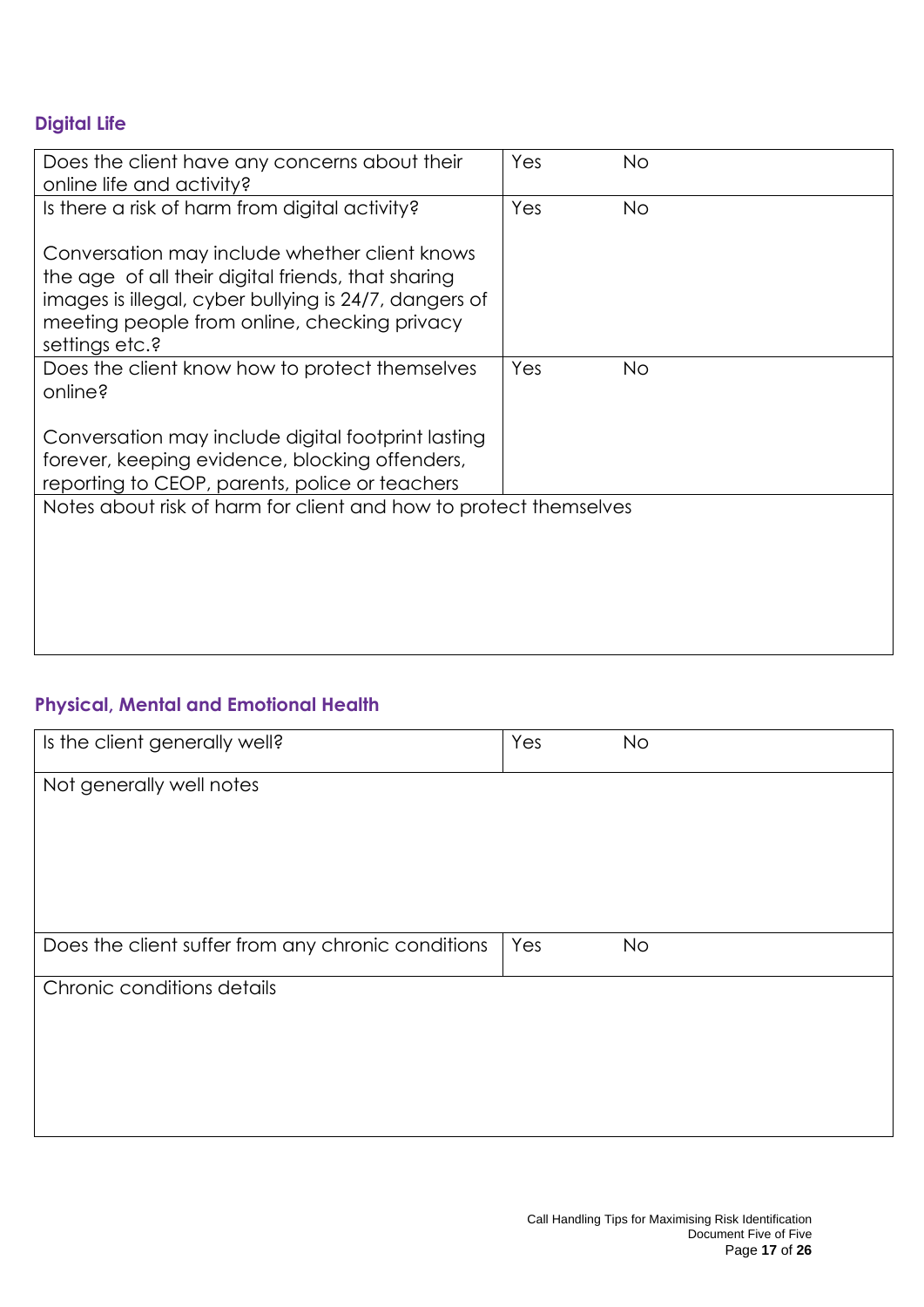| Any history of depression          | None | Current | Historic |
|------------------------------------|------|---------|----------|
| Actions taken                      |      |         |          |
|                                    |      |         |          |
|                                    |      |         |          |
| Any history of anxiety             | None | Current | Historic |
| Actions taken                      |      |         |          |
|                                    |      |         |          |
|                                    |      |         |          |
| Any history of suicidal intentions | None | Current | Historic |
| Actions taken                      |      |         |          |
|                                    |      |         |          |
|                                    |      |         |          |
|                                    |      |         |          |
| Any history of bullying            | None | Current | Historic |
| Actions taken                      |      |         |          |
|                                    |      |         |          |
|                                    |      |         |          |
| Any history of self-harm           | None | Current | Historic |
|                                    |      |         |          |
| Actions taken                      |      |         |          |
|                                    |      |         |          |
|                                    |      |         |          |
| Any history of eating disorders    | None | Current | Historic |
|                                    |      |         |          |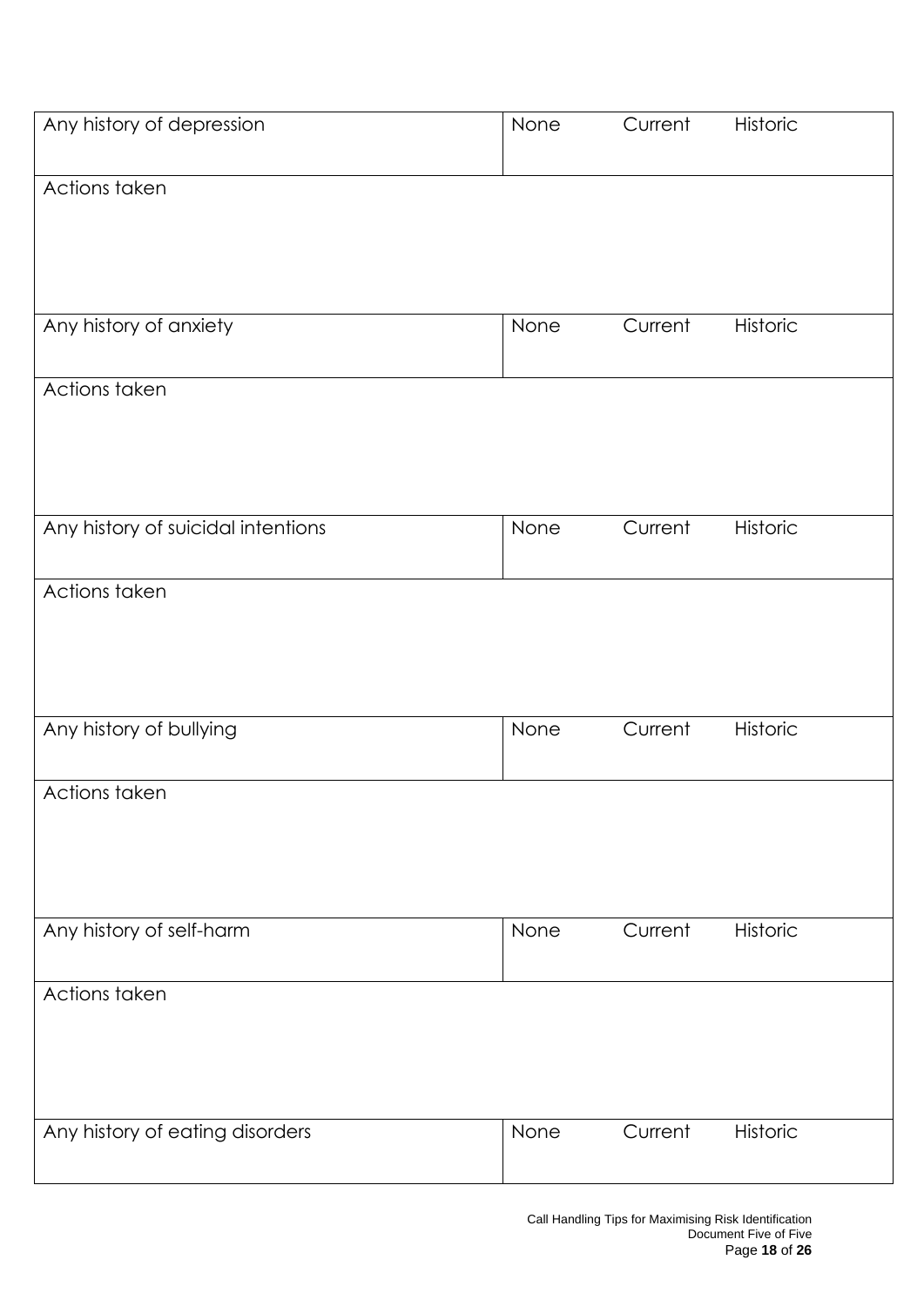| Actions taken                                 |      |           |                 |
|-----------------------------------------------|------|-----------|-----------------|
|                                               |      |           |                 |
|                                               |      |           |                 |
|                                               |      |           |                 |
|                                               |      |           |                 |
|                                               |      |           |                 |
| Any other mental and emotional health issues? | None | Current   | <b>Historic</b> |
|                                               |      |           |                 |
|                                               |      |           |                 |
| Actions taken                                 |      |           |                 |
|                                               |      |           |                 |
|                                               |      |           |                 |
|                                               |      |           |                 |
|                                               |      |           |                 |
|                                               |      |           |                 |
| Any domestic violence including honour based  | None | Current   | Historic        |
| violence and/or forced marriage?              |      |           |                 |
|                                               |      |           |                 |
| Domestic violence further details             |      |           |                 |
|                                               |      |           |                 |
|                                               |      |           |                 |
|                                               |      |           |                 |
|                                               |      |           |                 |
|                                               |      |           |                 |
| Any female piercing, tattooing or removal of  | Yes  | <b>No</b> |                 |
| genital skin or risk of for client or family  |      |           |                 |
| FGM details - Mandatory Reporting             |      |           |                 |
|                                               |      |           |                 |
|                                               |      |           |                 |
|                                               |      |           |                 |
|                                               |      |           |                 |
|                                               |      |           |                 |
|                                               |      |           |                 |
|                                               |      |           |                 |
|                                               |      |           |                 |
|                                               |      |           |                 |
| Any other risk factors?                       | Yes  | No        |                 |
|                                               |      |           |                 |
| Other risk factors details                    |      |           |                 |
|                                               |      |           |                 |
|                                               |      |           |                 |
|                                               |      |           |                 |
|                                               |      |           |                 |
|                                               |      |           |                 |
|                                               |      |           |                 |
|                                               |      |           |                 |
|                                               |      |           |                 |
|                                               |      |           |                 |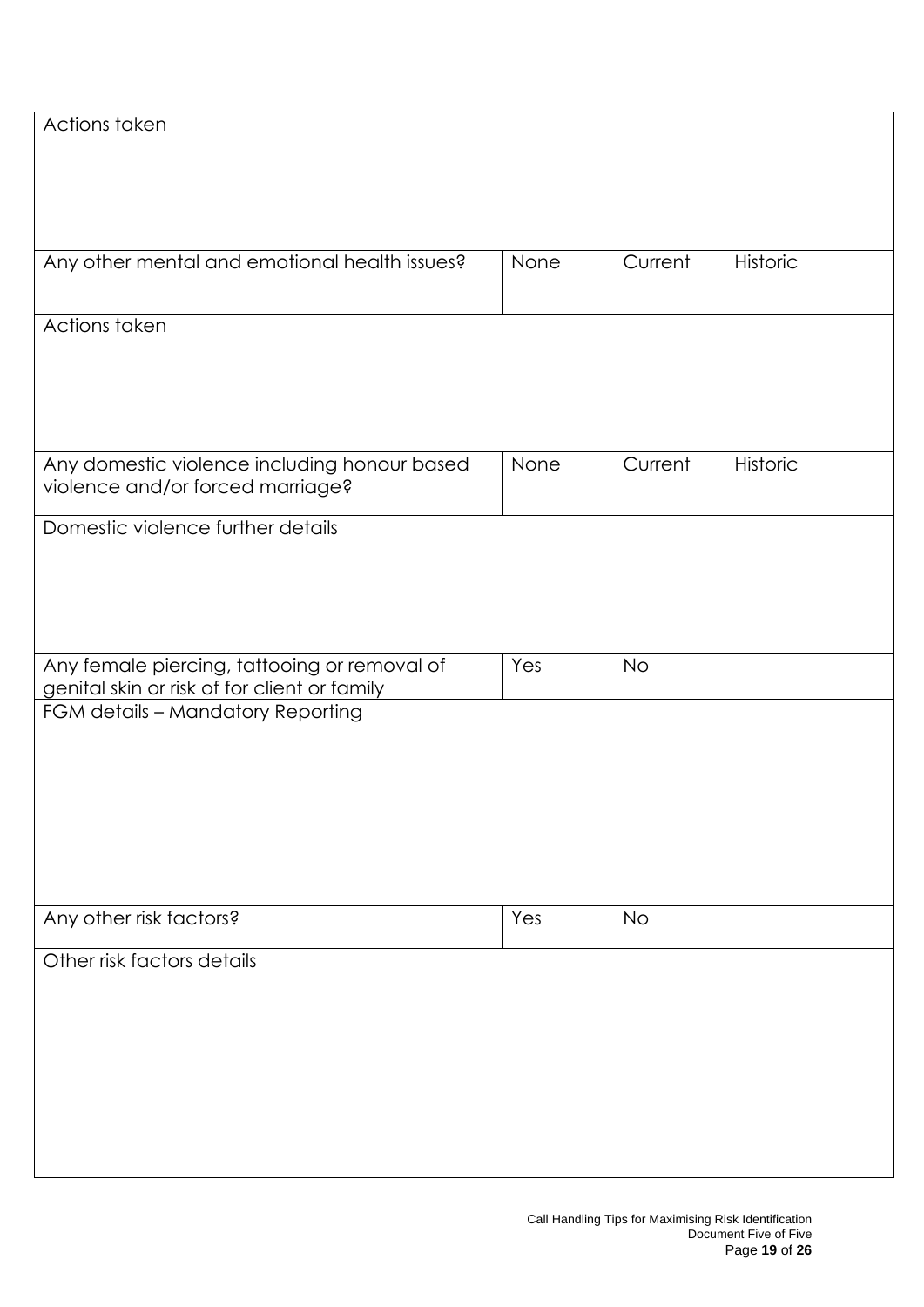#### **Sexual History**

| Have you ever had sex?                                                     | Yes  | <b>No</b> |           |  |
|----------------------------------------------------------------------------|------|-----------|-----------|--|
| Are you currently sexually<br>active?                                      | Yes  | <b>No</b> |           |  |
| Number of partners/contacts in<br>the last 6 months                        |      |           |           |  |
| Age group and gender of<br>contacts                                        |      |           |           |  |
| Type of sex engaged in                                                     | Oral | Anal      | Vaginal   |  |
| Does the client use condoms?                                               | Yes  | <b>No</b> | Sometimes |  |
| Does the client have a current<br>method of contraception (not<br>condoms) | Yes  | <b>No</b> |           |  |
| Is the client in a relationship?                                           | Yes  | <b>No</b> |           |  |
| How long for?                                                              |      |           |           |  |
| Partner age                                                                |      |           |           |  |
| Age difference or power<br>imbalance concerns?                             | Yes  | <b>No</b> |           |  |
| Sex and the law discussed?                                                 | Yes  | <b>No</b> |           |  |
| Is the partner known to any<br>external agencies?                          | Yes  | <b>No</b> |           |  |
| What external agencies?                                                    |      |           |           |  |
| Is the client in an abusive<br>relationship?                               | Yes  | <b>No</b> |           |  |
| Abusive relationship notes                                                 |      |           |           |  |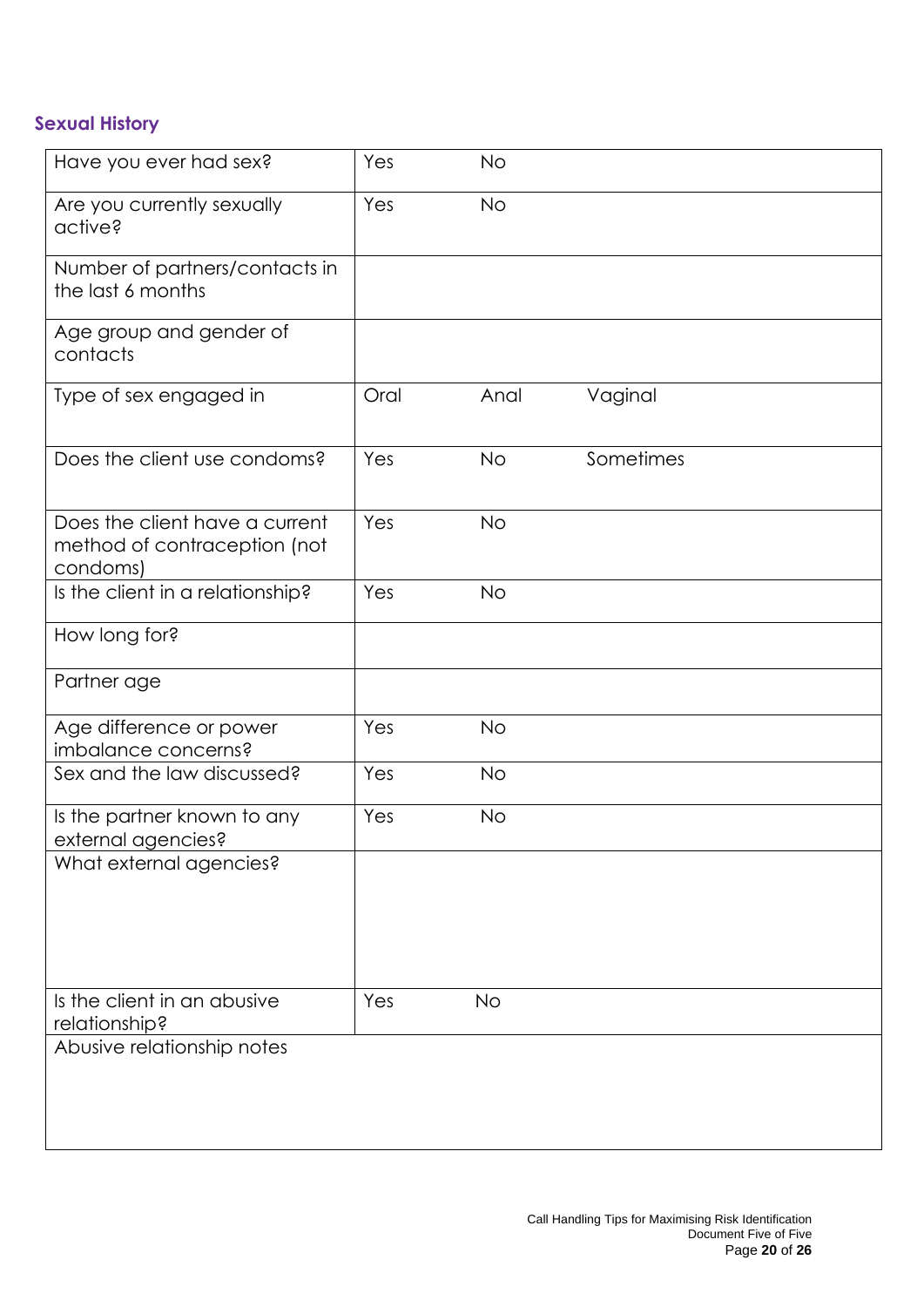| Does the client feel safe with<br>their partner | Yes | <b>No</b> |  |  |
|-------------------------------------------------|-----|-----------|--|--|
| Feel Safe notes                                 |     |           |  |  |
|                                                 |     |           |  |  |
|                                                 |     |           |  |  |
|                                                 |     |           |  |  |
|                                                 |     |           |  |  |
|                                                 |     |           |  |  |
|                                                 |     |           |  |  |
| Have you ever had sex without                   | Yes | <b>No</b> |  |  |
| your consent?                                   |     |           |  |  |
| Sex without Consent                             |     |           |  |  |
| <b>Notes</b>                                    |     |           |  |  |
|                                                 |     |           |  |  |
|                                                 |     |           |  |  |
|                                                 |     |           |  |  |
| Any grooming behaviour                          | Yes | <b>No</b> |  |  |
| described by client?                            |     |           |  |  |
| Grooming behaviour notes                        |     |           |  |  |
|                                                 |     |           |  |  |
|                                                 |     |           |  |  |
|                                                 |     |           |  |  |
|                                                 |     |           |  |  |
|                                                 |     |           |  |  |
| Other than the partner has                      | Yes | <b>No</b> |  |  |
| anyone else been present at                     |     |           |  |  |
| the time of sex?                                |     |           |  |  |
| Other people                                    |     |           |  |  |
| notes                                           |     |           |  |  |
|                                                 |     |           |  |  |
|                                                 |     |           |  |  |
|                                                 |     |           |  |  |
|                                                 |     |           |  |  |
| Where is the client having sex?                 |     |           |  |  |
|                                                 |     |           |  |  |
| Have any attempts to secure                     | Yes | No        |  |  |
| secrecy been made by the                        |     |           |  |  |
| partner?                                        |     |           |  |  |
| <b>Secrecy Notes</b>                            |     |           |  |  |
|                                                 |     |           |  |  |
|                                                 |     |           |  |  |
|                                                 |     |           |  |  |
|                                                 |     |           |  |  |
|                                                 |     |           |  |  |
|                                                 |     |           |  |  |
|                                                 |     |           |  |  |
|                                                 |     |           |  |  |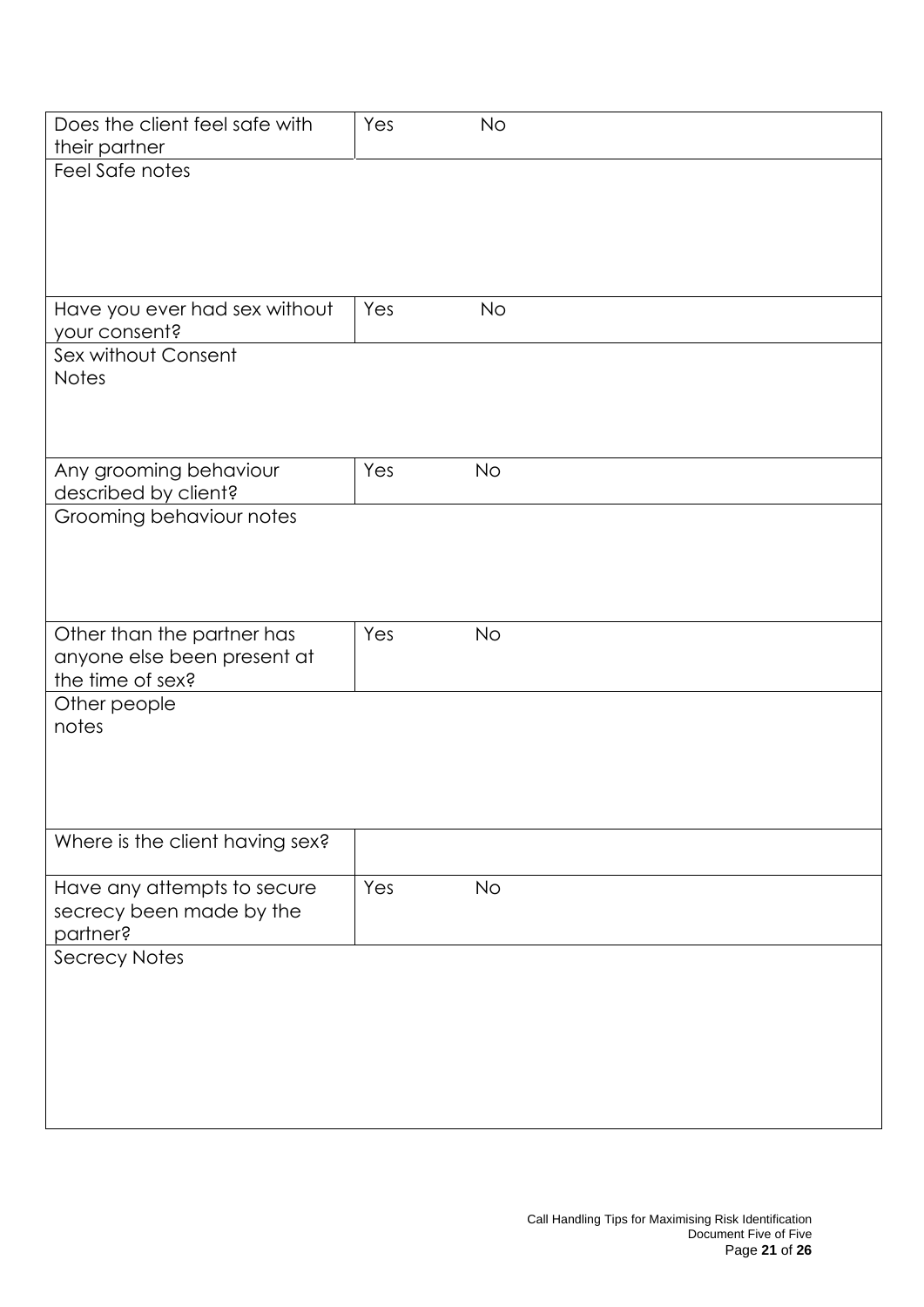| Any historic sexual abuse,          | Yes | <b>No</b> |
|-------------------------------------|-----|-----------|
| coercion, exploitation, or power    |     |           |
| imbalances between client and       |     |           |
|                                     |     |           |
| partners?                           |     |           |
| Historic notes                      |     |           |
|                                     |     |           |
|                                     |     |           |
|                                     |     |           |
|                                     |     |           |
|                                     |     |           |
|                                     |     |           |
| Any risk to others identified       | Yes | <b>No</b> |
|                                     |     |           |
| Risks to others                     |     |           |
|                                     |     |           |
|                                     |     |           |
|                                     |     |           |
|                                     |     |           |
|                                     |     |           |
| Does the client's own behaviour     | Yes | <b>No</b> |
|                                     |     |           |
| place them at risk of harm?         |     |           |
| Client's behaviour notes            |     |           |
|                                     |     |           |
|                                     |     |           |
|                                     |     |           |
|                                     |     |           |
|                                     |     |           |
|                                     |     |           |
|                                     |     |           |
| Any other comments about            | Yes | No        |
| sexual history and risk factors?    |     |           |
| Other Comments about Sexual History |     |           |
|                                     |     |           |
|                                     |     |           |
|                                     |     |           |
|                                     |     |           |
|                                     |     |           |
|                                     |     |           |
|                                     |     |           |
|                                     |     |           |
|                                     |     |           |
|                                     |     |           |
|                                     |     |           |
|                                     |     |           |
|                                     |     |           |
|                                     |     |           |
|                                     |     |           |
|                                     |     |           |
|                                     |     |           |
|                                     |     |           |
|                                     |     |           |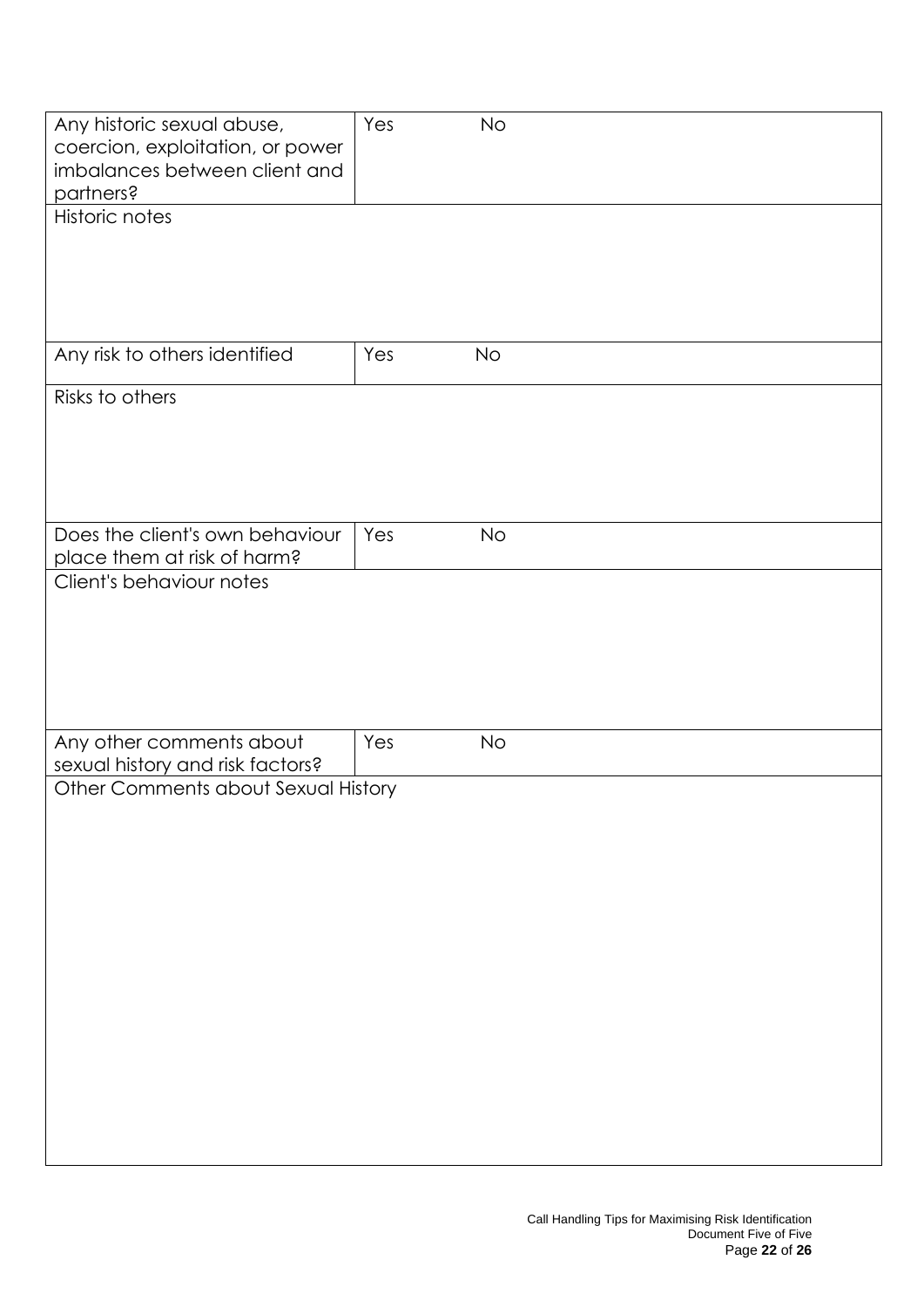# **Lifestyle Factors**

| Does client smoke cigarettes?                                                                                                             | Yes | <b>No</b> |  |
|-------------------------------------------------------------------------------------------------------------------------------------------|-----|-----------|--|
| How many per day                                                                                                                          |     |           |  |
| Does client drink?                                                                                                                        | Yes | <b>No</b> |  |
| Number of units per week approximately                                                                                                    |     |           |  |
| Does client use recreational drugs                                                                                                        | Yes | <b>No</b> |  |
| Does client smoke cannabis?                                                                                                               | Yes | <b>No</b> |  |
| How many spliffs per day                                                                                                                  |     |           |  |
| Is the client an IV drugs users?                                                                                                          | Yes | <b>No</b> |  |
| Does the client use a needle exchange program?                                                                                            | Yes | <b>No</b> |  |
| Does the client use cocaine?                                                                                                              | Yes | <b>No</b> |  |
| If yes do they share papers for use?                                                                                                      |     |           |  |
| Does the client use chems?                                                                                                                | Yes | <b>No</b> |  |
| Recreational drugs notes                                                                                                                  |     |           |  |
|                                                                                                                                           |     |           |  |
|                                                                                                                                           |     |           |  |
|                                                                                                                                           |     |           |  |
| Misuse of substances as a disinhibitor so that client<br>is unable to make an informed choice relating to<br>sexual activity or behaviour | Yes | <b>No</b> |  |

#### **Practitioner Observations**

| Disinhibitor notes                            |     |           |  |
|-----------------------------------------------|-----|-----------|--|
|                                               |     |           |  |
|                                               |     |           |  |
|                                               |     |           |  |
| Neglect or abuse concerns                     |     |           |  |
|                                               |     |           |  |
| Any concerns about neglect or emotional abuse | Yes | <b>No</b> |  |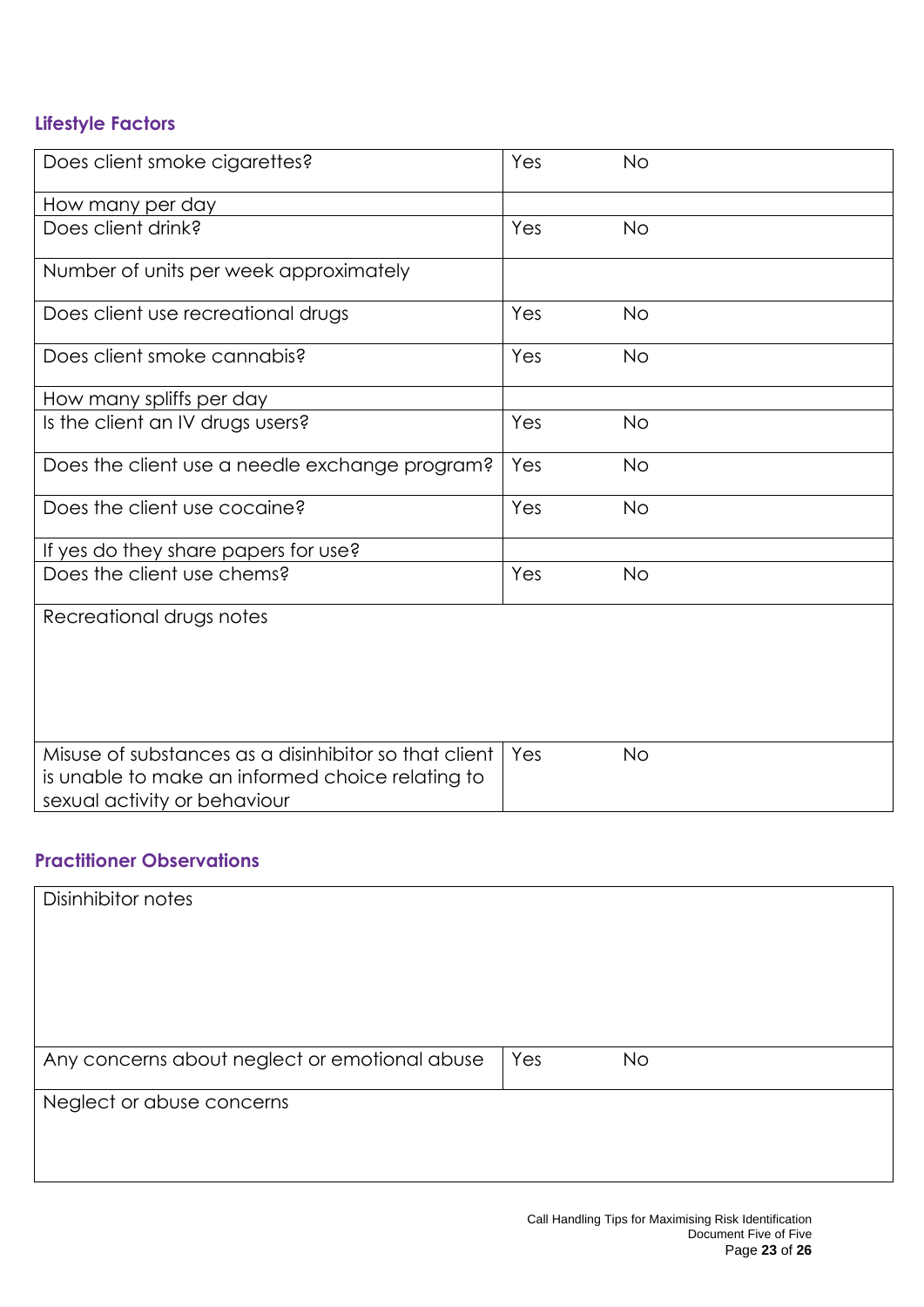| Any concerns about physical violence?<br>Obvious signs, verbal disclosure, current or historic | Yes | <b>No</b> |  |
|------------------------------------------------------------------------------------------------|-----|-----------|--|
| Physical violence concerns                                                                     |     |           |  |
|                                                                                                |     |           |  |
|                                                                                                |     |           |  |
| Other concerns identified (e.g. radicalisation)                                                | Yes | <b>No</b> |  |
| <b>Other Concerns</b>                                                                          |     |           |  |
|                                                                                                |     |           |  |
|                                                                                                |     |           |  |
|                                                                                                |     |           |  |
|                                                                                                |     |           |  |
|                                                                                                |     |           |  |
|                                                                                                |     |           |  |
| Is there a need to refer the client to further<br>support within Brook?                        | Yes | <b>No</b> |  |
| For example to education team or clinical team<br>Further support notes                        |     |           |  |
|                                                                                                |     |           |  |
|                                                                                                |     |           |  |
|                                                                                                |     |           |  |
| Is there an ongoing support plan for the client?                                               | Yes | <b>No</b> |  |